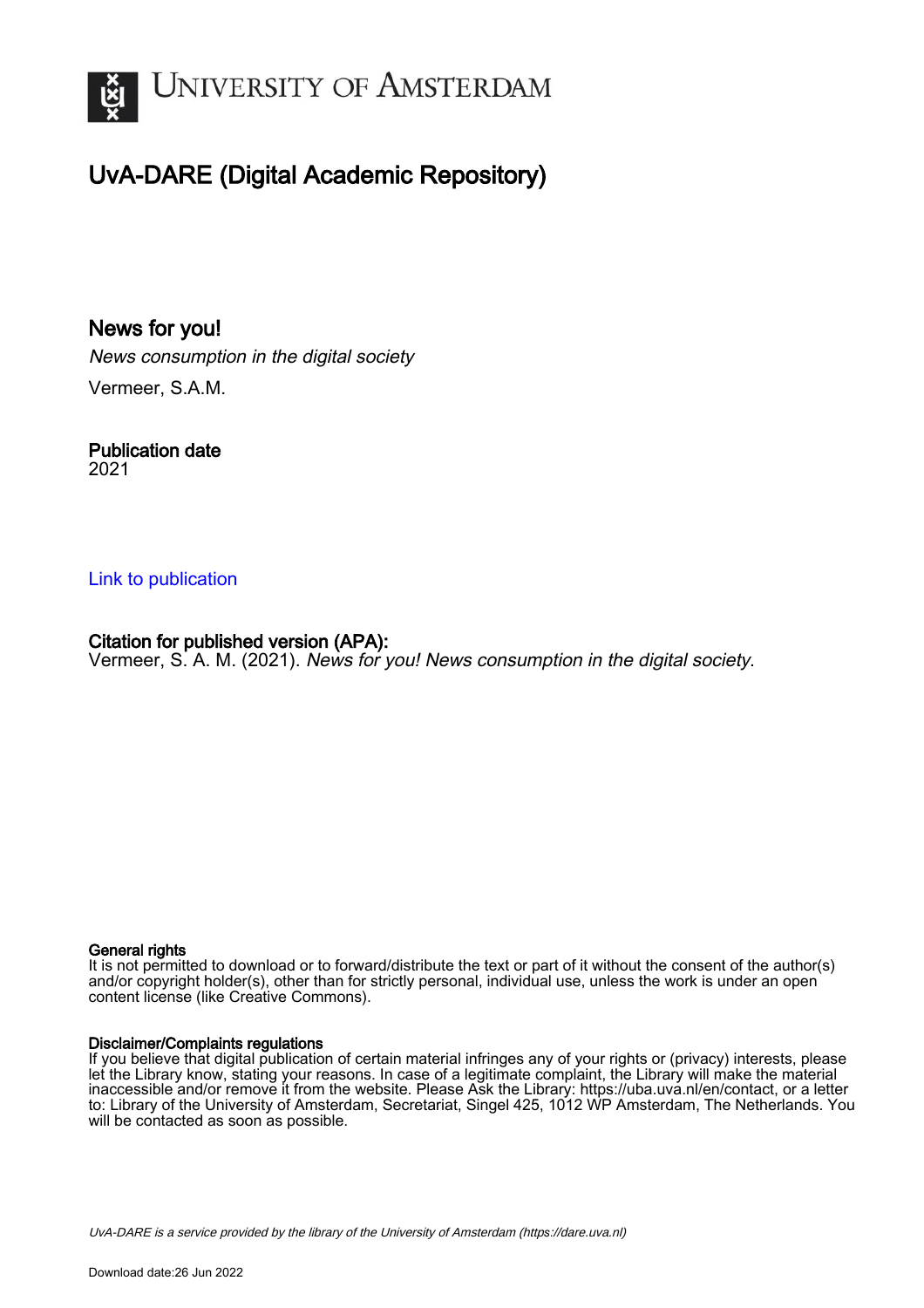Chapter 5

# **News consumption in the digital society**

The reciprocal effects between news consumption, political interest, and news media trust

**This chapter is accepted for publication as:** Vermeer, S.A.M., Kruikemeier, S., Trilling, D., & de Vreese, C.H. (2021). Using panel data to study political interest, news media trust, and news media use in the early stages of the COVID-19 pandemic. Journalism Studies. Advance online publication.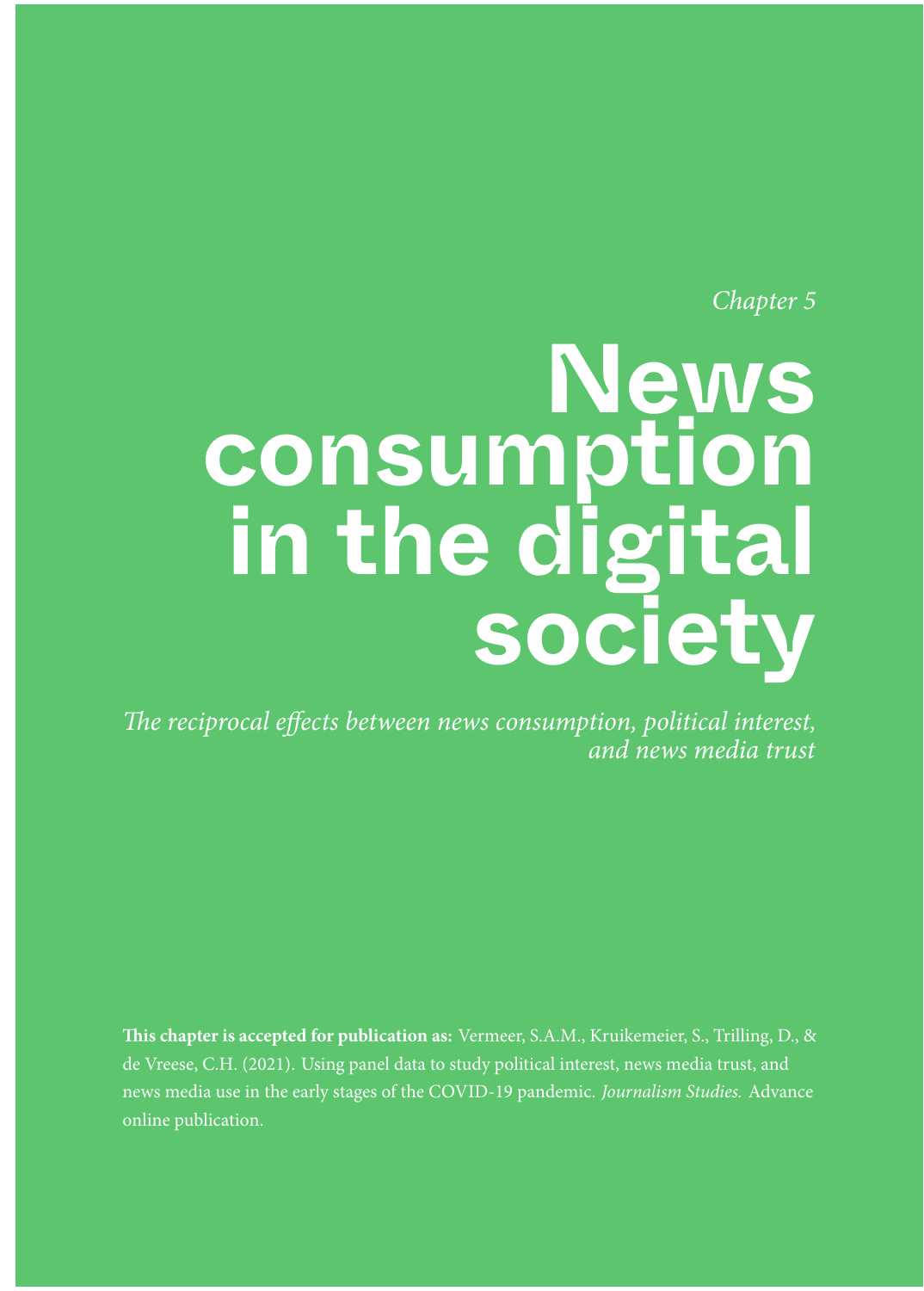### **Abstract**

**During times of crisis or instability, citizens are more reliant on news media as a source of information. We need to better understand which news media people consume, how it changes over time, and whether two important predictors of news use—political interest and news media trust—affect news use. We seek to understand such dynamics in the early stages of the COVID-19 pandemic. Specifically, we investigate the reciprocal relationship between news media use, political interest, and news media trust. Analyzing survey data from two waves from the Netherlands (with a baseline just before the outbreak of the pandemic), we find that self-reports of both traditional and online news consumption increased in the first phase of the public health crisis. Our findings revealed general but mixed support for the reciprocal dynamics between news media use and political interest. Interestingly, the results indicate a reciprocal relationship both for use of and trust in non-mainstream news websites and use of and trust in social media.**

# **Introduction**

During the current COVID-19 pandemic, news media are of crucial importance to inform the public (Nielsen, Fletcher, Newman, Brennen, & Howard, 2020). Both traditional and online media play a central role in providing citizens with critical information from the government, health authorities, and expert sources. The media do not only help citizens to understand the COVID-19 crisis, but also motivate them to comply with severe measures (Nielsen et al., 2020). Yet, in our current high-choice media environment, increased news consumption may also have negative implications (see also González-Bailón, 2017). For instance, news consumption via social media (e.g., Facebook, Twitter) and instant messaging apps (e.g., WhatsApp) could facilitate the spread of mis- and disinformation (Brennen, Simon, Howard, & Nielsen, 2020), which have been regarded as key threats to deliberative democracy (van Aelst et al., 2017).

Within the framework of media dependency theory, which states that citizens are more reliant on the media during times of crisis (Ball-Rokeach & Defleur, 1976; Lowrey, 2004; Tai & Sun, 2007), it has been shown that people's perceived dependency is related to both their trust in media and to the sources they consume (Jackob, 2010). It therefore seems safe to assume that understanding the interplay between news media use, political interest and news media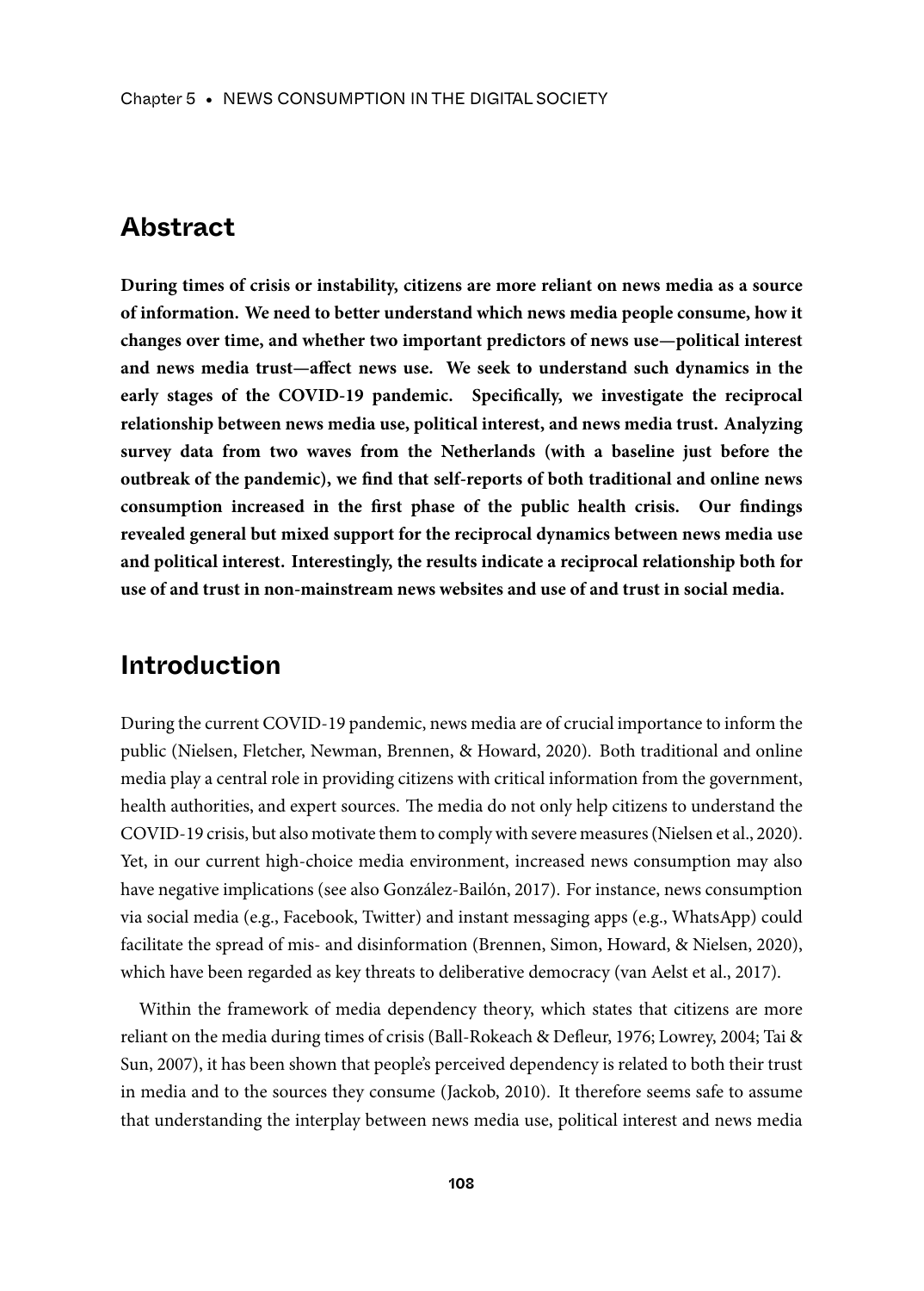trust (after all, two important predictors of news consumption), becomes especially important in times of crisis, in which the stakes are simply higher.

Both information and various kinds of mis- and disinformation will crucially shape how citizens understand and respond to the COVID-19 crisis, and how they evaluate which institutions are helping address it (Nielsen et al., 2020). Unfortunately, empirical studies exploring how the relationships between media use, trust, and interest differ in terms of crisis are difficult to conduct. After all, to obtain a full picture of how people's news consumption changed, an additional baseline measure just before a crisis is needed. In this study, we are, from a design perspective, in the fortunate position to have such data at our disposal.

The objective of the current study is two-fold: First, we investigate whether, and if so, how, self-reports of news consumption changed in the early stages of the COVID-19 pandemic. We use two-wave panel survey data, including a baseline just before the outbreak of COVID-19, which allows us to explore changes over time. To contextualize our findings, we additionally compare this data with similar measures investigating media use using longitudinal survey data from earlier periods (2015–2017). Second, as several studies suggest that political interest (Kruikemeier & Shehata, 2017; Strömbäck et al., 2018; Strömbäck & Shehata, 2019) and news media trust (Strömbäck et al., 2020) are crucial predictors of news media use, we examine the causal impact of these predictors on news media use by estimating cross-lagged panel models. To account for the fact that online media becomes more important in informing people (Newman et al., 2019), we particularly focus on news consumption via non-mainstream news outlets and social media. Hence, the key research question of this study is: "To what extent do political interest and news media trust affect news consumption in the early stages of the COVID-19 pandemic?"

By answering this question, we contribute to the literature in various ways. Even though the theory of media dependency highlights the relevance of changes in both traditional and online news consumption during times of a major public health crisis, there are only a few studies that indeed empirically examine such processes during times of crisis or instability, such as the September 11 terrorist attacks (Lowrey, 2004), and the 2003 SARS epidemic in China (Tai & Sun, 2007). However, since the publication of these studies, the news media landscape has evolved dramatically. With increased online and social media use for news (Newman et al., 2020), we aim to add new evidence that could contribute to further developing this theoretical approach. We need to emphasize here that we do not aim to offer a test of media dependency theory here. Instead, we use it as a starting point to substantiate our assumption that it is worth studying dynamic relationships in particular in times of crisis, and that this can offer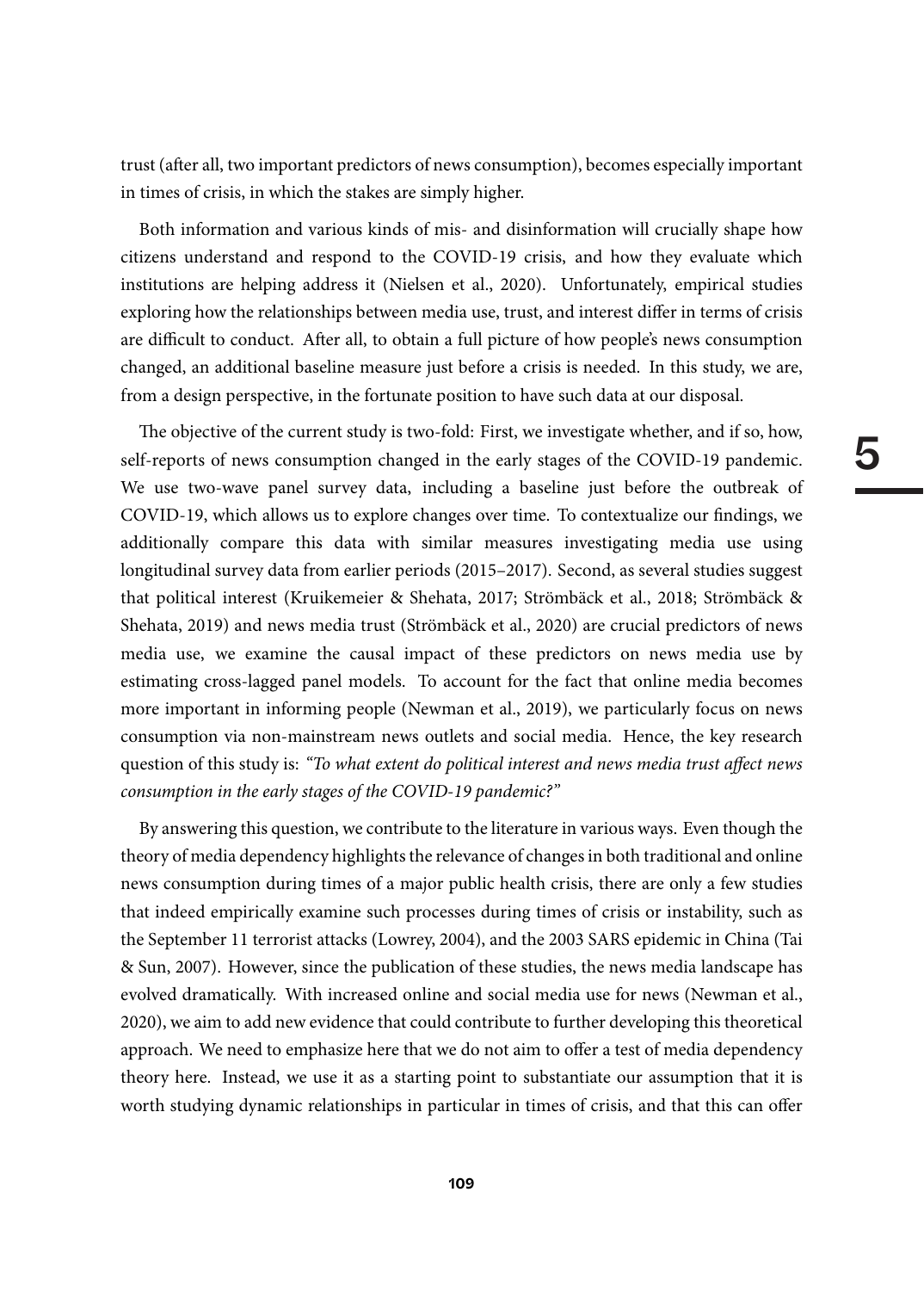additional insights beyond such studies in routine periods. In particular, we explore the role of news media trust and political interest. We aim to understand what sources and platforms people trust during a crisis and, more importantly, how this affects their news consumption. It is expected that people who do not trust news media are less likely to consume news media during a crisis. This might have negative consequences, as people need to be informed during the crisis (e.g., to comply with measurements taken). Conversely, news consumption might also increase trust in the media, as it shows that it can provide valuable information. However, this effect might be stronger for traditional media compared to social media. We also need a better understanding in the role of political interest. Political interest can play a dual role; as citizens who are more interested in politics are more likely to consume news about public issues, whereas increased news exposure to public issues also advances interest (Lecheler & de Vreese, 2017). It is expected that during a major crisis, political interest might be increased due to more exposure to and experienced importance of politics during the crisis. We will examine the reciprocal dynamics using more fine-grained and detailed measures of news use across multiple platforms–as mentioned in previous work by Kruikemeier and Shehata (2017).

# **Theory**

Being informed about important and relevant public issues is essential for a functioning democracy. News media play a crucial role in providing people with information on political and public issues. The theory of media system dependency states that particularly for societies in states of crisis or instability (e.g., public crisis, social change, or conflict), citizens are more reliant on the mass media as a source of reassurance and information (Ball-Rokeach & Defleur, 1976). Ball-Rokeach and Defleur (1976) define dependency as "a relationship in which the satisfaction of needs or the attainment of goals by one party is contingent upon the resources of another party" (p. 7), which intensifies when individuals perceive their social environment to be threatening. For example, during a public health crisis—bringing instability and potentially negative changes to society—citizens are in need of trustworthy information to better understand their social environment (Ball-Rokeach & Defleur, 1976; Hu & Zhang, 2014; Lowrey, 2004). In this way, a crisis leads to heightened media use. In turn, the greater this media dependency becomes, the greater the likelihood a message will exert affective, behavioural, and/or cognition effects (Ball-Rokeach & Defleur, 1976).

Few studies have examined media dependency in times of crisis or instability. A number of scholars have indicated that mainstream mass media, such as television and/or radio,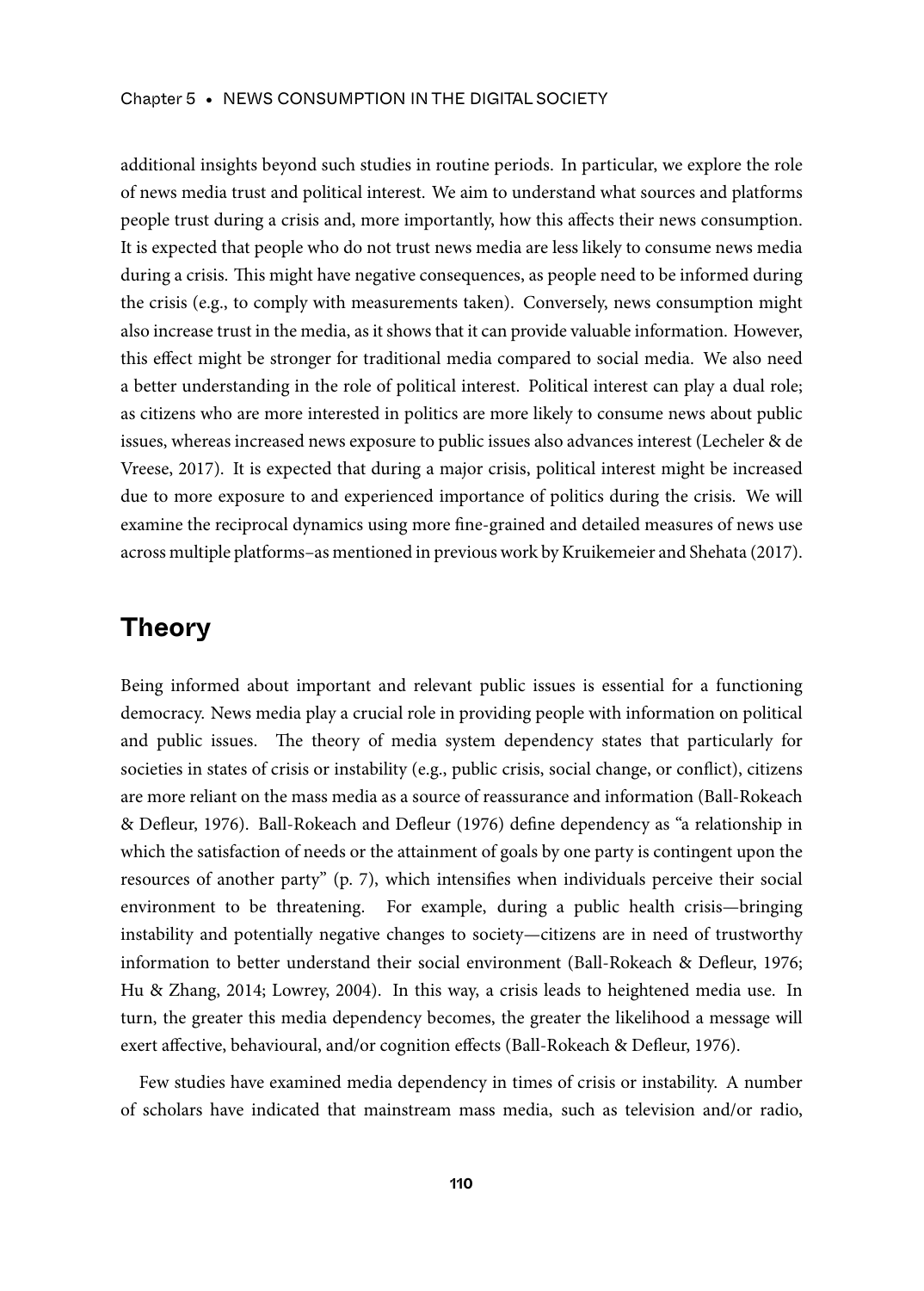became more important during a crisis (Ball-Rokeach, 1998). Y. C. Kim, Jung, Cohen, and Ball-Rokeach (2004) show that—after the September 11 terrorist attacks—even despite the growing importance of online news as an information resource, people's reliance on traditional mass media increases in crisis situations. In a different context, Tai and Sun (2007) examined media dependency among Chinese individuals during the SARS epidemic of 2003—when crucial information was not readily available from the mainstream mass media. They indicate that online news and short message service (SMS) text messages played an important role in making citizens aware of the disease. In our current digital society, with more news media choices available (e.g., non-mainstream news, instant messaging, social media), it is increasingly important to obtain a better understanding of how news media choices vary during times of crisis.

In the current study, we focus on the COVID-19 pandemic. While we do not offer a test of media dependency theory, we take the findings of media dependency theory as a starting point for our expectations and reasoning about the role of the media in times of this pandemic. In December 2019, a new coronavirus causing COVID-19 first broke out in China's Hubei province and then spread to other regions in Asia before it quickly grew into a global pandemic crisis. It resulted in travel restrictions and lockdowns in many countries. In the middle of such a health and economic crisis, media are of crucial importance to inform the public. Traditional and online media take a central role in providing citizens with reliable and trustworthy information and motivating them to comply with severe regulations. Besides news media organizations, online news outlets aim to support citizens in understanding the COVID-19 crisis. Recently, Nielsen et al. (2020) collected survey data in six countries (i.e., Argentina, the US, the UK, Germany, Spain, and South Korea) in March and early April 2020 to examine citizens' news media use about COVID-19. The findings indicate that news use increased in all six countries. Most citizens are using either social media, search engines, video websites (e.g., YouTube), and instant messaging apps (e.g., WhatsApp) (or combinations of these) to get news and information about COVID-19. Citizens may use different types of news media for different reasons; traditional mass media outlets (e.g., television, radio) are better at providing information to help citizens understand the world around them, whereas interpersonal communication (e.g., social media, instant messaging) allows citizens to share and discuss the latest developments.

In our current high-choice media environment, with increased media choice (van Aelst et al., 2017), people's preferences have become more important predictors of news outlets and content they expose themselves to (Prior, 2007): "The greater media choice there is, the more selective people have to be; and the more selective people have to be, the more important their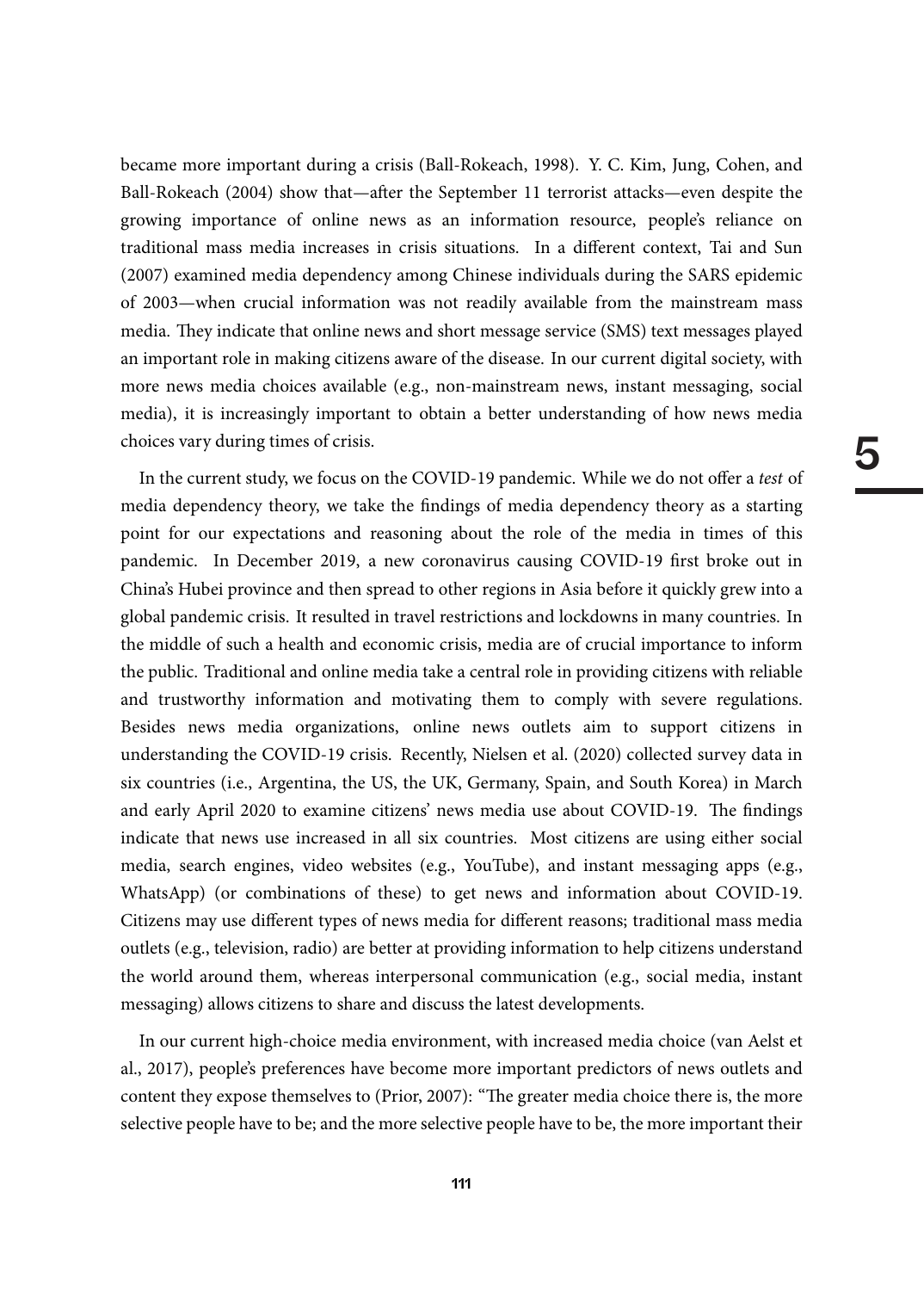preferences become" (Strömbäck et al., 2018, p. 2). Citizens can much more easily opt out of news and only consume the non-political content they prefer. Several studies suggest that political interest (Kruikemeier & Shehata, 2017; Prior, 2007; Strömbäck & Shehata, 2019) and news media trust (Strömbäck et al., 2020) have become more important predictors of news media use than they used to be. Even a completely informative news media environment is barely useful for democracy if citizens are not interested in the news or if they do not trust the news (Strömbäck et al., 2020). Particularly in the early stages of a crisis, it is of crucial importance that citizens have access to reliable and trustworthy information and are interested in understanding the world around them. Nonetheless, there are not many studies focusing on the causal and/or reciprocal effects between news media use and such predictors. By building on the theory of media dependency, we aim to better understand these dynamics during times of crisis.

#### **News media use and political interest**

First, we turn our attention to political interest, which is crucial in shaping perceptions and ideas about the (political) world (Moeller & de Vreese, 2013). During a major crisis, political interest might be increased due to more exposure to and experienced importance of politics during the crisis. Conceptually, political interest has been defined as "the degree to which politics arouses a citizen's curiosity" (van Deth, 2000, p. 278). According to Prior (2010) "political interest is typically the most powerful predictor of political behaviors that make democracy work. Politically interested people are more knowledgeable about politics, more likely to vote, and more likely to participate in politics in other ways" (p. 747). In our current high-choice media environment, political interest has become increasingly important as an individual-level factor behind news media use (Prior, 2007).

Theoretically, according to Strömbäck and Shehata (2019), there are three possible routes of influence between news media use and political interest: (1) Political interest influences the extent to which people follow the news—indicating selection effects (i.e., already politically interested seek out the news), (2) following the news media might influence political interest—indicating media effects (i.e., citizens who follow the news get more interested in politics), and (3) the effects run in both directions, with political interest influencing news media use which, in turn, influences political interest. Understanding whether correlations between political interest and news media use mirror selection effects, media effects, or reciprocal effects, demands access to panel data. To date, there is rather limited research using longitudinal data to investigate the reciprocal relationship between political interest and a wide variety of news outlets. Earlier work generally focused on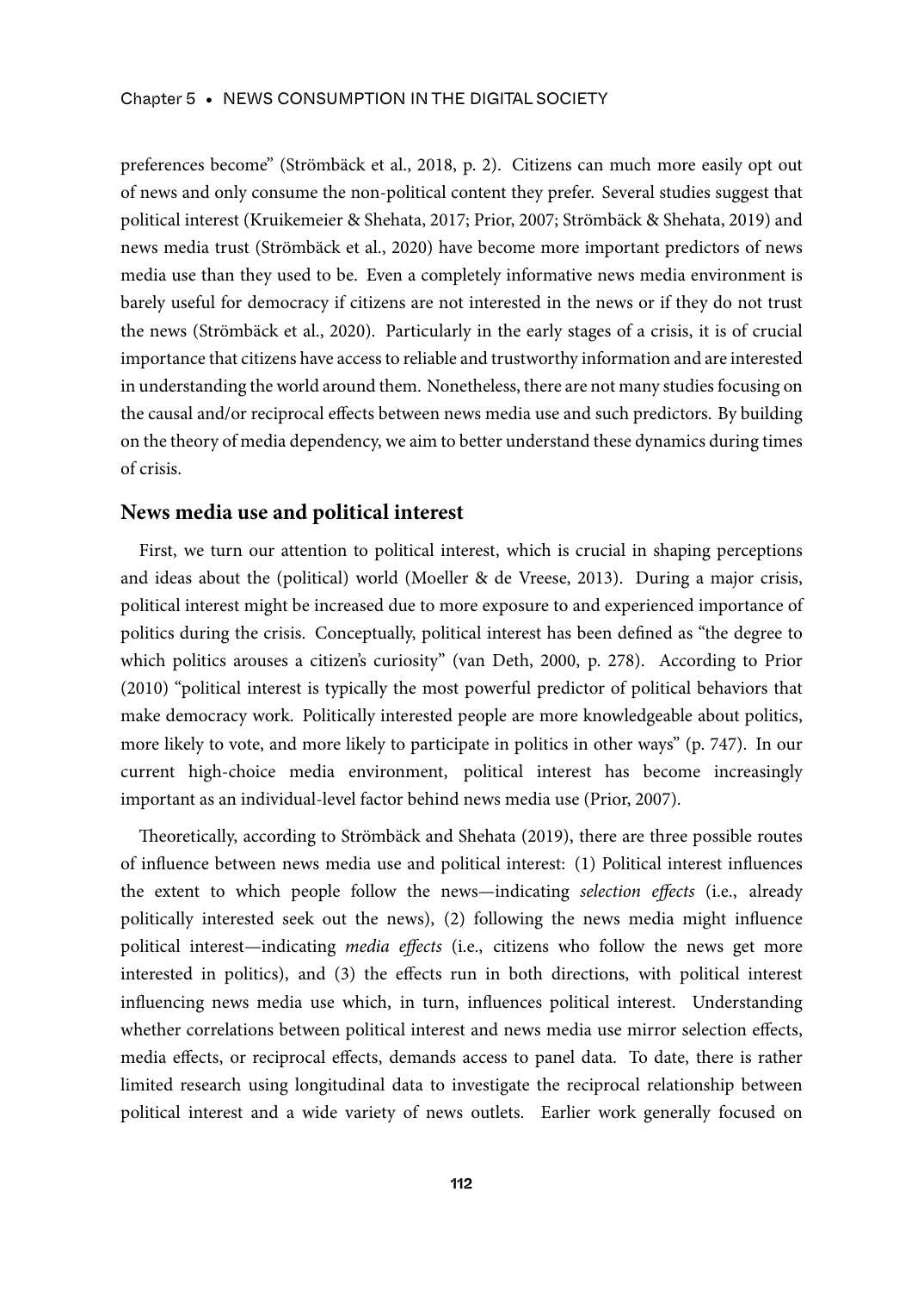comparing traditional and online news media. All these find some reciprocal relationships between political interest and news media use, but also differences across media types. Strömbäck and Shehata (2010) used three-wave panel data to investigate the causal relationship between news media use and political interest in Sweden. The results indicate that there are indeed causal and reciprocal relationships between political interest and attention to political news, and between political interest and exposure to some, but not all, news media. Kruikemeier and Shehata (2017) conducted a three-wave panel study among adolescents in Sweden to explore reinforcing spirals between traditional news media and online news consumption and political engagement, with political interest as one of the indicators. They found the process appears to be driven primarily by selection effects.

Political interest might only be partly influenced by situational factors, such as elections, and is considered to be rather stable (Prior, 2010; Shehata & Amnå, 2019). News media use, on the other hand, may be more variable and subject to situational determinants. Hence, especially during a crisis, wherein people depend highly on the media to be informed about the crisis, news consumption might increase. While, we already argued that news media use increases during times of crisis, we do not have any specific knowledge about exactly what news content citizens are interested in. As the COVID-19 pandemic has had consequences beyond the spread of the disease itself, the crisis might have affected interest in national news, as well as political news and economic news. Political interest could also trigger citizens to become more engaged and seek out additional information. To examine the reciprocal relationship between interest in news content and political interest in the early stages of the COVID-19 pandemic, we pose the following research question:

#### **RQ1:** To what extent do reciprocal influences exist between interest in news content and political interest during times of crisis?

Besides, citizens combine different news outlets, such as social media, search engines, video websites, and instant messaging apps, to get news and information about COVID-19 in the early stages of the pandemic (Nielsen et al., 2020). According to Boulianne (2011) the characteristics of these news outlets, such as the effort and attention required to use these news outlets and the possibility to share information, determine the causal effects between political interest and news media use (see also Moeller, Shehata, & Kruikemeier, 2018). In the current study, we extend previous work focusing on traditional news media only (Strömbäck & Shehata, 2019), by examining the reciprocal influences between political interest and news use across a wide variety of platforms, including social media, instant messaging apps, and non-mainstream news websites. We explore the relationship between political interest and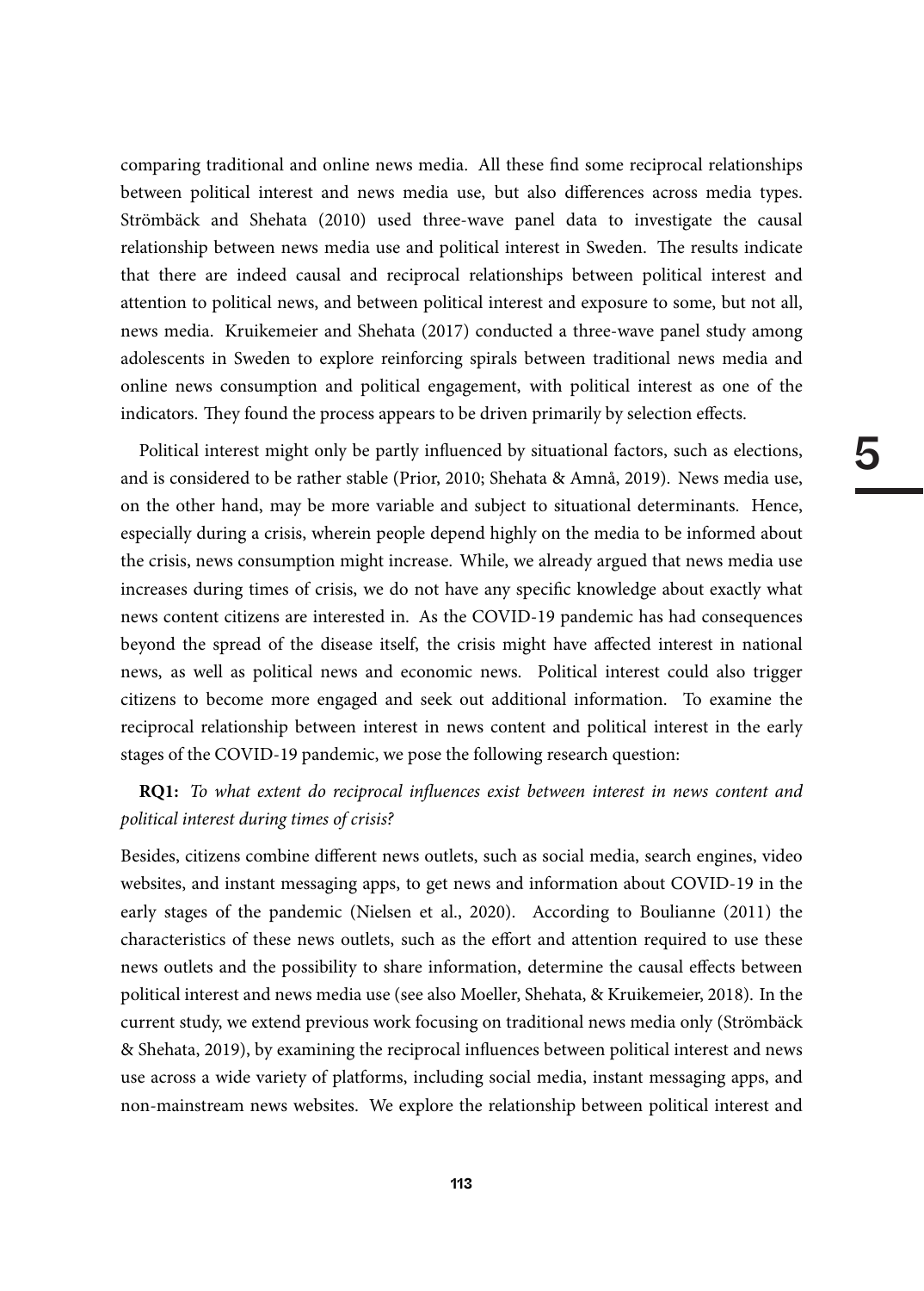various news media outlets to understand whether news media use could affect political interest due to more exposure to and experienced importance of politics during the crisis. It could, for example, be argued that during times of crisis, highly politically interested citizens might be more informed about the crisis compared to citizens that are less interested in politics. In turn, this could lead to information inequalities between citizens. We pose the following research question:

**RQ2:** To what extent do reciprocal influences exist between news media use and political interest during times of crisis?

#### **News media use and news media trust**

Because, as we outlined above, in a high-choice media environment, the issue of news media trust and its impact on citizen's news consumption has taken on new importance (Prior, 2007), traditional news media have to deal with various new and/or increased challenges. For example, alternative and partisan media outlets attack traditional media for being untrustworthy (Ladd, 2011). Besides, social media allow citizens to by-pass traditional media outlets, provide channels for attacks on the news media, and facilitate the spread of mis- and disinformation (Brennen et al., 2020).

News media trust is an important predictor of news media use (Kalogeropoulos, Suiter, Udris, & Eisenegger, 2019). Recently, Strömbäck et al. (2020) proposed a framework for future research on news media trust and its impact on media use. Besides understanding news media trust at different levels of analysis (e.g., news media in general, media type, individual media brands), the framework allows researchers to explore to what extent news media trust—at varying levels of analysis—is linked to news media use. Surprisingly, there is only a limited number of studies that explore the relationship between news media trust and news media use. Tsfati and Cappella (2003) found that media skepticism is negatively related to mainstream news media use, but positively related to non-mainstream news media use. In a follow-up study, Tsfati (2010) again found that exposure to mainstream media sources is related to trust in media, whereas exposure to non-mainstream sources is related to media skepticism. The same pattern was found by Fletcher and Park (2017), using survey data from eleven countries: They found that citizens with low levels of media trust tend to prefer non-mainstream news sources, such as social media and blogs. Overall, previous work indicates that news media trust is related to increased news media use, whereas media distrust is related to increased use of non-mainstream news outlets (Strömbäck et al., 2020). Additionally, previous research suggests that there is an effect where use of different news media types results in increasing trust in these particular news media (Hopmann, Shehata, & Strömbäck, 2015). This suggests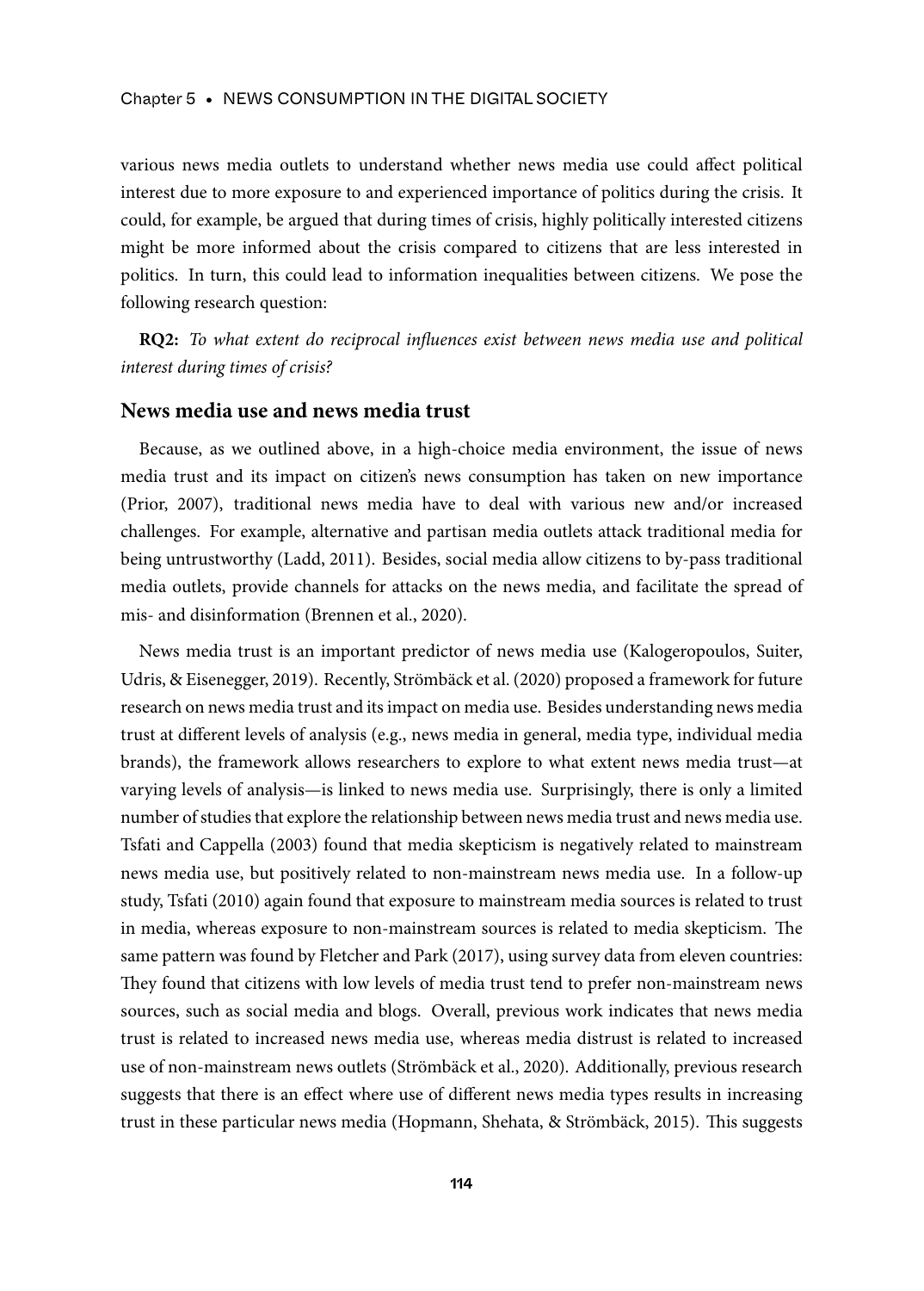that the correlation between media use and media trust is not only a selection effect but also a media effect.

In times of a major public health crisis, it becomes particularly important that citizens use, and that they trust, the news media (Strömbäck et al., 2020). Accurate, reliable, and trustworthy information will shape how people understand and respond to a public health crisis. In case of COVID-19, reliable and trustworthy information may prevent citizens to turn to inadequate (and potentially harmful) measures, as well as to either overreact (e.g., by hoarding groceries) or, more alarmingly, underreact (e.g., by engaging in unsafe behavior and unintentionally spreading the virus). Citizens feeling dependent on the media, for example in times of crisis, social change, or conflict, express significantly higher levels of trust in them, whereas citizens using more alternative information sources are—one may argue—probably feeling less dependent. In turn, it can be argued that trust in the news media is the reason for a feeling of media dependency and not the other way around. In a recent study, Nielsen et al. (2020) collected survey data in six countries to understand how citizens access news and information about COVID-19. They also explore the trustworthiness of different news sources and platforms. The results indicate that news media organizations play a crucial role in offering news and information about COVID-19; news media are trusted by a majority in all six countries. However, citizens with lower levels of formal education rate news organizations less trustworthy. Although citizens rely on various platforms, they regard the news and information from social media (e.g., Facebook, Twitter), video sites (e.g., YouTube), and instant messaging apps (e.g., WhatsApp) as much less trustworthy compared to news and information from news organizations. 'Black-box' algorithms of social media platforms could, for example, easily spread mis- and disinformation. All in all, news media trust, may serve as a possible link between media dependency and news media use during times of crisis (Jackob, 2010). Hence, we pose the following research question:

**RQ3**: To what extent do reciprocal influences exist between news media use and news media trust during times of crisis?

## **Method**

#### **Data**

Empirically, this study utilizes longitudinal survey data from the Netherlands (see Figure 18). As part of a larger project ('Information, Communication, and the Data Society'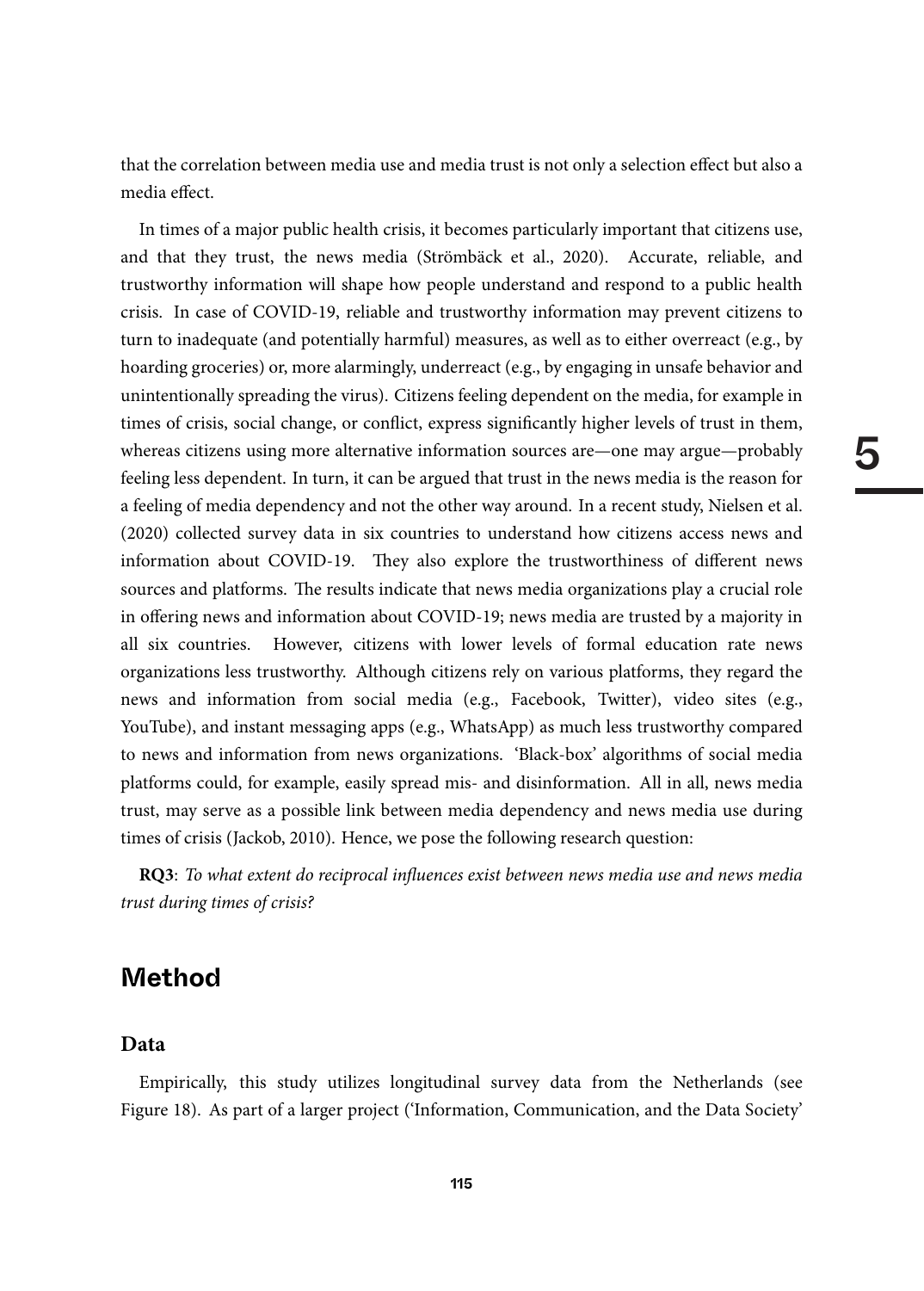#### Chapter 5 • NEWS CONSUMPTION IN THE DIGITAL SOCIETY

(ICDS) of the University of Amsterdam), we conducted a two-wave panel study ( $N = 907$ ): A first wave in early December 2019, just before the outbreak of COVID-19 was identified in Wuhan, China (World Health Organization, 2020), and a second wave in April 2020, when COVID-19 has spread to the Netherlands where various measures were taken to prevent the spread of the virus. The data were representative of the Dutch population aged 18 years or older. Respondents were recruited by a panel company (Ipsos Netherlands). Among the respondents, 46.1 percent were female, mean age was  $50.9$  ( $SD = 15.9$ ), and 25.7 percent had a low level of education, 50.4 percent had a medium level of education, and 23.9 percent had a high level of education

In addition, to put our findings in perspective and contrast our data, we use longitudinal survey data from previous work, namely a four-wave panel study conducted between 2015 and 2017 (N = 962;  $M_{age}$  = 56.6,  $SD_{age}$  = 16.3, 49 percent were female, 36.0 percent had a high level of education). Respondents were recruited through CentERdata's LISS panel, which comprised of a representative sample of the Dutch population aged 18 years or older.





#### **Measures**

We use the following set of variables (descriptive statistics are presented in Table  $6$ )<sup>13</sup>:

• News use: We categorize thirteen different types of traditional and online news media outlets. Using self-reports, respondents were asked how often they follow the news, (1) by watching television news, (2) by watching current affairs formats, (3) by watching talk shows, (4) by reading printed daily quality newspapers, (5) by reading printed daily tabloid newspapers, (6) by listening to radio news, (7) by visiting online-only news websites, (8) by visiting online news websites, (9) by visiting non-mainstream

<sup>&</sup>lt;sup>13</sup>To improve the representativeness of the sample, we present our descriptive statistics using a weighting factor based on a combination of the following variables: gender, age, education, and region.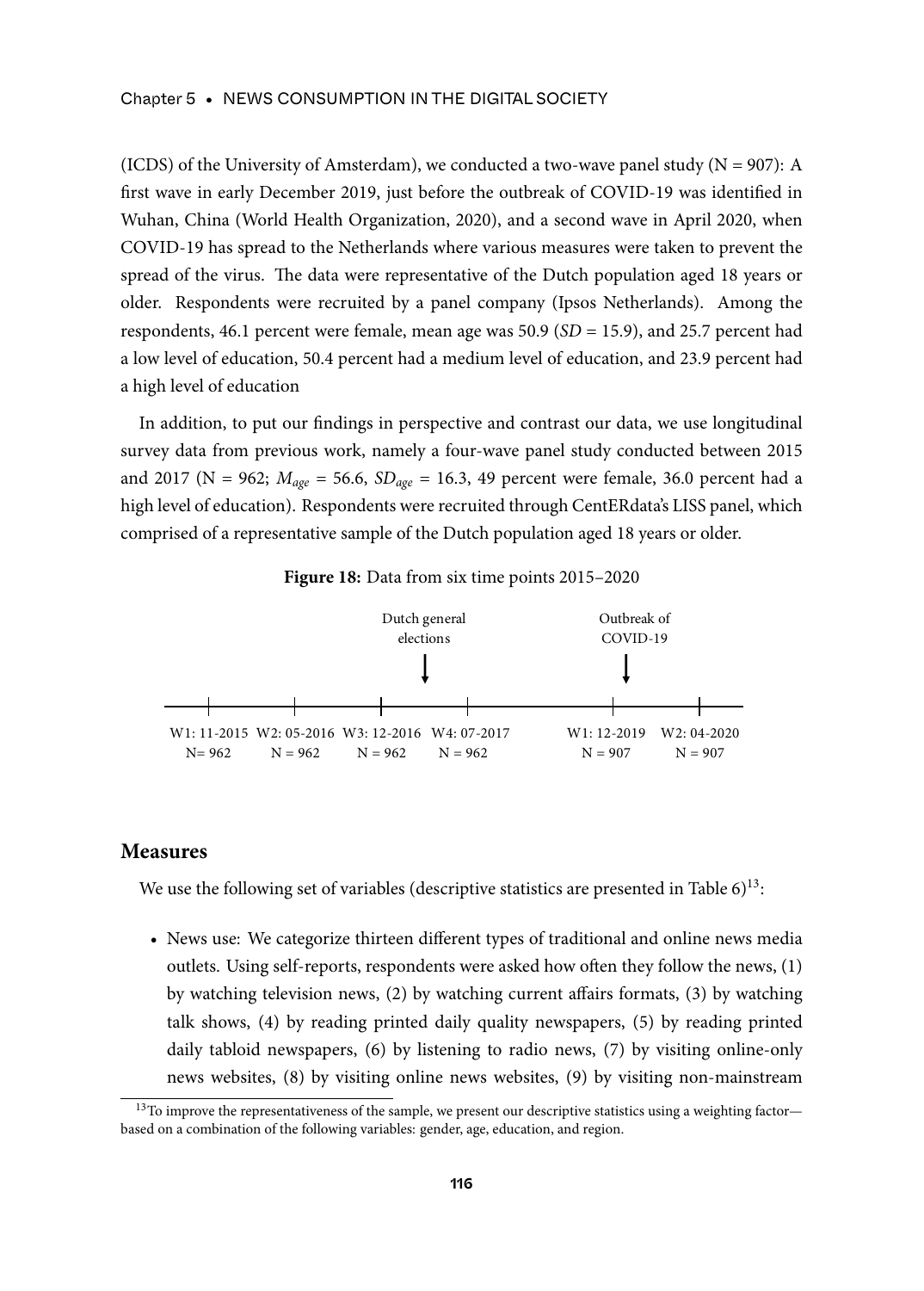news websites, (10) by visiting opinion websites, (11) by using social media, (12) by using mobile news apps, and (13) by receiving text messages from friends and family (e.g., WhatsApp)—with response categories ranging from 0 to 7 days per week.

5





- News interest: We asked respondents to rate their interest in nine news topics by asking: "How interested are you reading about the following types of news?", namely (1) national news, (2) international news, (3) political news, (4) business and economic news, (5) opinion, (6) sports news, (7) news about science, technology, and innovation, (8) news about art and culture, and (9) entertainment and lifestyle news—with response categories ranging from 1 (not at all interested) to 7 (very interested).
- Political interest: We measured political interest by asking: "How interested are you in politics?", ranging from 1 (not at all interested) to 7 (very interested).
- Trust in media: We measured news media trust on the media type level (Strömbäck et al., 2020) by asking: "To what extent do you trust the following outlets?", including newspapers, public broadcasting, commercial broadcasting, radio, online news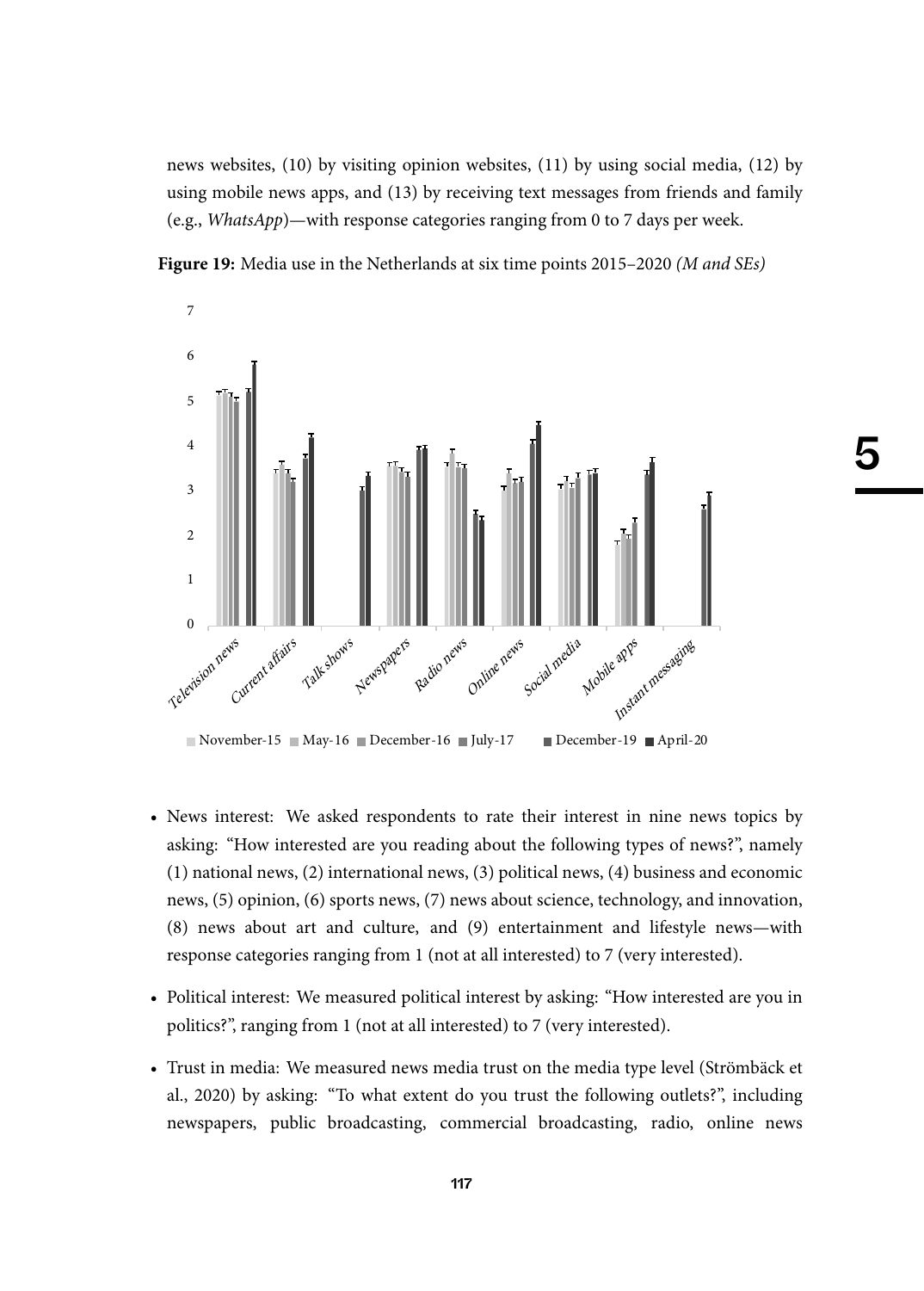websites, and social media—with response categories ranging from 1 (not at all trustworthy) to 7 (very trustworthy).

#### **Analytical strategy**

Given the nature of our data and our interest in the reciprocal effects between news use, political interest and news media trust, we estimate cross-lagged panel models using structural equation modeling (see e.g., Strömbäck & Shehata, 2019). The cross-lagged effects not only indicate the presence of reciprocal effects between two variables over time (based on lagged values), but also provide estimates both of the stability of political interest, news media trust, and news media use between waves (Finkel, 2008). Including past levels of news use, political interest, and news media trust as predictor variables is one of the great benefits of panel data, and strongly advances our ability to make causal inferences.

# **Results**

In the current study, we aim to understand to what extent news consumption has changed in the early stages of the COVID-19 pandemic, and particularly whether political interest and news media trust affect such changes. Before we turn our attention to the causal and reciprocal effects of our variables, we aim to contextualize our findings by using data from earlier periods. Table 6 and Figure 19 indicate that news consumption overall increased during the COVID-19 pandemic (in comparison to routine periods a few years ago). For example, watching television news decreased on average from 5.15 (November 2015) to 5.01 days per week (July 2017) (-.14). In April 2020, respondents watched television news, on average, 5.82 days per week (+.61). Visiting online news websites increased from 3.03 (November 2015) to 4.06 (December 2019) to 4.47 days per week (April 2020) (+1.04), and using mobile news apps from 1.81 (November 2015) to 3.37 (December 2019) to 3.66 days per week (April 2020) (+1.85)<sup>14</sup>.

<sup>&</sup>lt;sup>14</sup>We also examined the correlation between news use measures across panel waves (see Figure 22). We find more changes in news use measures in the period between 2019 and 2020 in comparison to panel waves in 2015, 2016, and 2017. Put differently, the correlation coefficients indicate a strong relationship between news use measures between, for example, 2016 and 2017 (watching television news:  $r = .81$ , reading printed daily newspapers:  $r = .72$ , listening to radio news:  $r = .78$ , visiting online news websites:  $r = .67$ , using social media:  $r = .71$ , and using mobile news apps  $r = .68$ ). We found somewhat less strong correlations between news use measures in the period from December 2019 to April 2020. The correlations between prior and latter values of visiting online news websites, using social media, and using instant messaging are .62, .58 and .46, respectively. Correlation coefficients are somewhat stronger for traditional news consumption between December 2019 and April 2020 (watching television news: r = .78, reading printed daily newspapers:  $r = .72$ , and listening to radio news:  $r = .63$ ).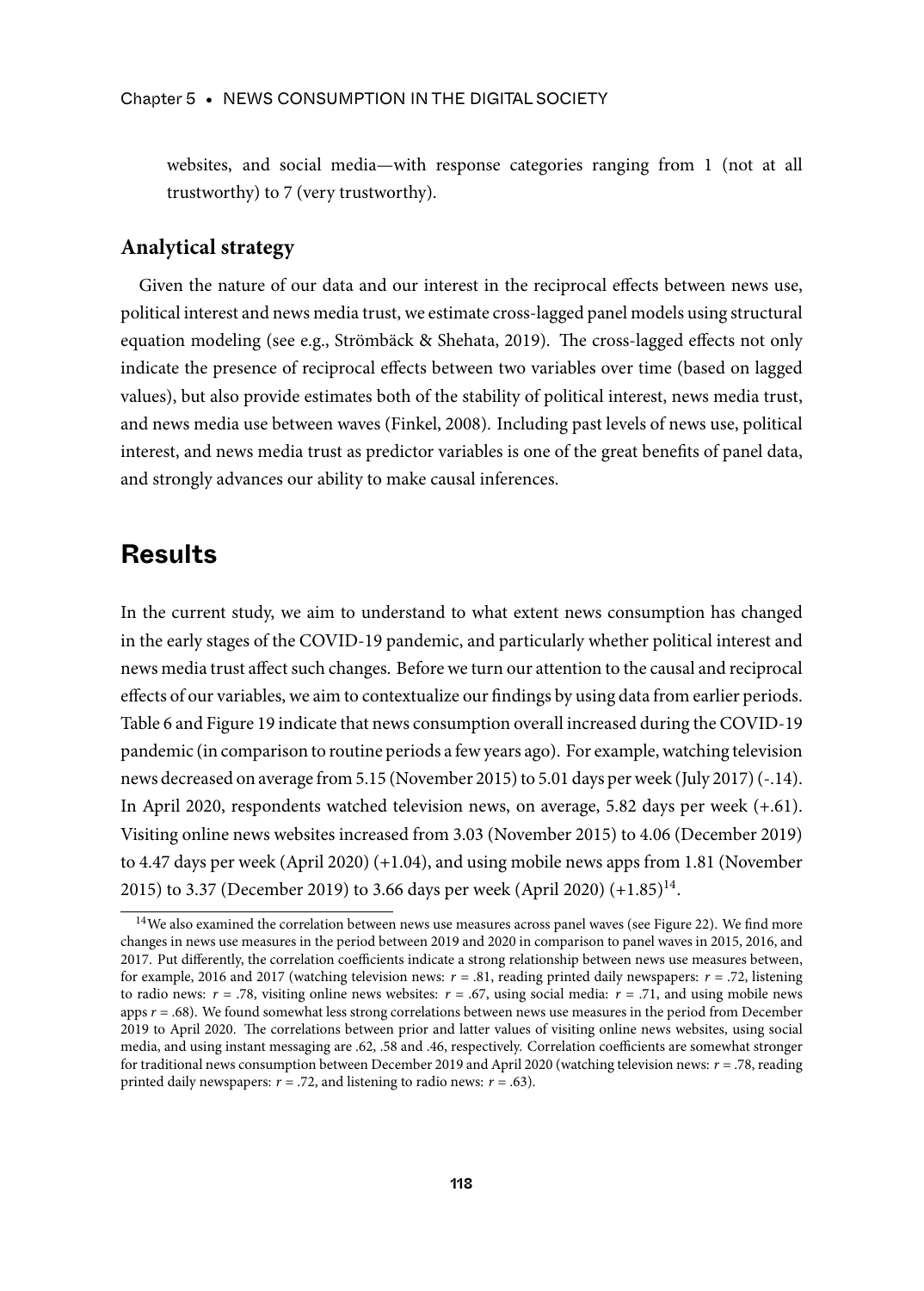|                                         | W1: 11-2015<br>M(SD) | W2: 05-2016<br>M (SD) | W3: 12-2016<br>M (SD) | $W4:07-2017$<br>M (SD)       | W1: 12-2019<br>M (SD)        | W2: 04-2020<br>M(SD) |  |
|-----------------------------------------|----------------------|-----------------------|-----------------------|------------------------------|------------------------------|----------------------|--|
| News outlets                            |                      |                       |                       |                              |                              |                      |  |
| Television news                         | 5.15 (2.35)          | 5.20(2.43)            | 5.12 (2.49)           | 5.01 (2.45)                  | 5.21 (2.69)                  | 5.82 (2.48)          |  |
| Current affairs                         | 3.41(2.42)           | 3.59 (2.53)           | 3.41 (2.53)           | 3.21 (2.51)                  | 3.75 (2.37)                  | 4.21 (2.46)          |  |
| Talk shows                              |                      |                       |                       |                              | 3.03(2.13)                   | 3.35 (2.32)          |  |
| Newspapers                              | 3.56 (2.86)          | 3.57(2.84)            | 3.44(2.92)            | 3.33(2.91)                   | $3.92(2.29)$<br>$2.05(2.15)$ | 3.95 (2.31           |  |
| Quality newspapers                      |                      |                       |                       |                              |                              | 2.02(2.14)           |  |
| Tabloid newspapers                      |                      |                       |                       |                              | 2.66 (2.57)                  | 2.67 (2.62)          |  |
| Radio news                              | 3.55 (2.70)          | 3.85(2.83)            | 3.55(2.83)            |                              | 2.49 (2.64)                  | 2.36 (2.64)          |  |
| Online news                             | 3.03 (2.79)          | 3.39 (2.93)           | 3.18 (2.93)           | $3.52(2.83)$<br>$3.22(2.93)$ | 4.06(2.71)                   | 4.47(2.83)           |  |
| Social media                            | 3.32(3.02)           | 3.40(3.13)            | 3.25 (3.11)           | 3.41 (3.10)                  | 3.38 (2.67)                  | 3.42 (2.70)          |  |
| Mobile news apps                        | 1.81(2.67)           | 2.07 (2.90)           | 1.95(2.83)            | 2.31 (2.99)                  | 3.37 (2.86)                  | 3.66 (2.93)          |  |
| Instant messaging                       |                      |                       |                       |                              | 2.62 (2.36)                  | 2.90 (2.46)          |  |
| News content                            |                      |                       |                       |                              |                              |                      |  |
| National news                           |                      |                       |                       |                              | 5.35 (1.12)                  | 5.48 (1.08)          |  |
| International news                      |                      |                       |                       |                              | 4.89(1.22)                   | 4.98 (1.17)          |  |
| Political news                          |                      |                       |                       |                              | 4.27(1.57)                   | 4.39(1.49)           |  |
| Financial news                          |                      |                       |                       |                              | 3.88 (1.64)                  | 4.05(1.59)           |  |
| Opinion                                 |                      |                       |                       |                              | 3.75(1.51)                   | 3.77(1.43)           |  |
| Sports news                             |                      |                       |                       |                              | 3.73 (1.99)                  | 3.68 (1.97)          |  |
| d innovation<br>Science, technology, an |                      |                       |                       |                              | 4.50(1.53)                   | 4.57 (1.46)          |  |
| Art and culture                         |                      |                       |                       |                              | 3.74(1.67)                   | 3.83 (1.66)          |  |
| estyle<br>Entertainment and life        |                      |                       |                       |                              | 3.80(1.49)                   | 3.91 (1.44)          |  |
| Political interest                      |                      | 4.04(1.70)            |                       |                              | 4.03(1.64)                   | 4.06(1.60)           |  |
| Trust                                   |                      |                       |                       |                              |                              |                      |  |
| Trust in public broadcasting            |                      |                       |                       |                              | 4.92 (1.26)                  | 5.02 (1.22)          |  |
| Trust in commercial broadcasting        |                      |                       |                       |                              | 4.34(1.23)                   | 4.46 (1.27           |  |
| Trust in newspapers                     |                      |                       |                       |                              | 4.89(1.21)                   | 4.93(1.19)           |  |
| Trust in radio news                     |                      |                       |                       |                              | 4.92(1.20)                   | 4.93 (1.17)          |  |
| Trust in online news                    |                      |                       |                       |                              | 4.76 (1.20)                  | 4.85(1.18)           |  |
| Trust in non-mainstream websites        |                      |                       |                       |                              | 3.32 (1.32)                  | 3.26(1.31)           |  |
| Trust in social media news              |                      |                       |                       |                              | 3.29 (1.23)                  | 3.31 (1.20)          |  |
| Trust in news received from others      |                      |                       |                       |                              | 4.20(1.15)                   | 4.06(1.18)           |  |
| $\geq$                                  | 962                  | 962                   | 962                   | 962                          | 907                          | 907                  |  |

Table 6: Means and standard deviations for key variables **Table 6:** Means and standard deviations for key variables

# 5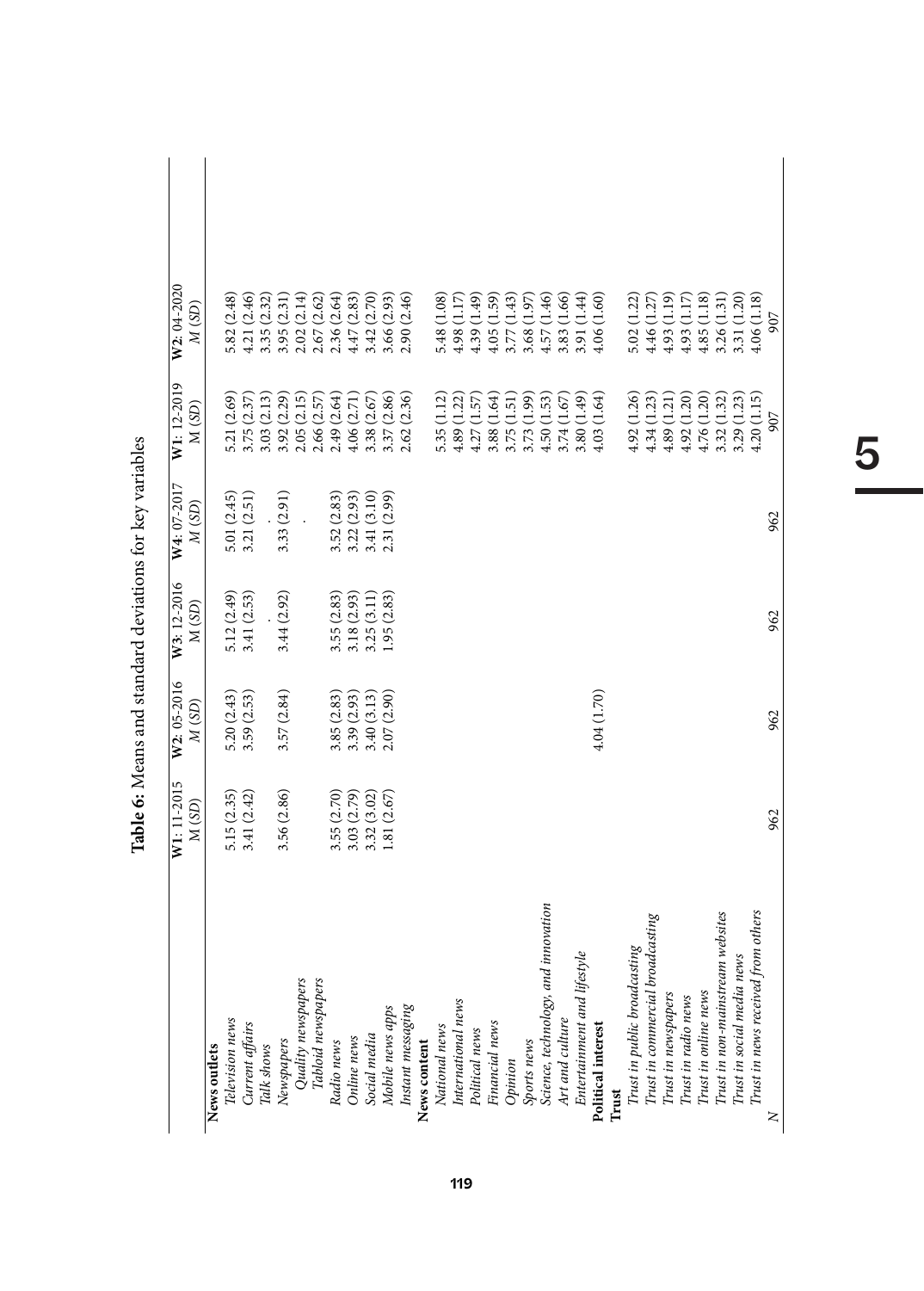#### **The role of political interest**

We now turn our attention to the role of political interest. We aim to examine whether reciprocal effects exist between interest in news content, news media use, and political interest. Cross-lagged panel models indicate that political interest is indeed an important predictor of changes in news consumption. First, Table 7 shows the results from six cross-lagged models estimating the reciprocal effects of interest in various forms of news content on the one hand, and political interest on the other hand. We particularly focus on news content related to the COVID-19 pandemic, namely (inter)national news, political news, business and economic news, opinion, and news about science, innovation and technology<sup>15</sup>. Reciprocal dynamics are evident for all six types of news content. Interest in political news has the strongest positive effect on subsequent levels of political interest ( $b = .34$ ,  $p < .001$ ), and there are also significant positive effects in the other direction ( $b = .30$ ,  $p < .001$ ), suggesting the presence of a reciprocal relationship between interest in various news topics and political interest.

|    |                                      | News interest <sub>w</sub> | Pol. interest <sub>w2</sub> | N   | $R^2$ |  |
|----|--------------------------------------|----------------------------|-----------------------------|-----|-------|--|
| 1. | National news $w_1$                  | $.53***$                   | $.13***$                    | 907 | .77   |  |
|    | Political interest $w_1$             | $.11***$                   | $.77***$                    |     |       |  |
| 2. | International news $w_1$             | $.52***$                   | $.16***$                    | 907 | .77   |  |
|    | Political interest <sub>w1</sub>     | $.15***$                   | $.75***$                    |     |       |  |
| 3. | Political news <sub>W1</sub>         | $\boldsymbol{.48}^{***}$   | $.34***$                    | 907 | .76   |  |
|    | Political interest <sub>W1</sub>     | $.30***$                   | $.56***$                    |     |       |  |
| 4. | Business news $w_1$                  | $.63***$                   | $.10***$                    | 907 | .81   |  |
|    | Political interest <sub>W1</sub>     | $.17***$                   | $.75***$                    |     |       |  |
| 5. | $Opinion_{W1}$                       | $.57***$                   | $.13***$                    | 907 | .79   |  |
|    | Political interest <sub>W1</sub>     | $.16***$                   | $.75***$                    |     |       |  |
| 6. | Science and technology <sub>W1</sub> | $.65***$                   | $.07***$                    | 907 | .83   |  |
|    | Political interest <sub>W1</sub>     | $.12***$                   | $.78***$                    |     |       |  |

**Table 7:** Cross-lagged effects between news interest and political interest (unstandardized coefficients)

*Note.*  $\phi > 0.05$ *.*  $\phi > 0.01$ *. \*\*\*p < .*001. RMSEA = .000. CFI = 1.00. Correlations between all exogenous variables as well as between error terms at each panel wave allowed, though not displayed in the table.

 $^{15}{\rm In}$  addition, we estimated a series of cross-lagged panel models with interest in sports news, arts and culture news, and entertainment and lifestyle news (see appendix: Figure 23). Surprisingly, the results indicate that sports news as well as arts and culture news have positive effects on subsequent levels of political interest—but there are no effects the other way around.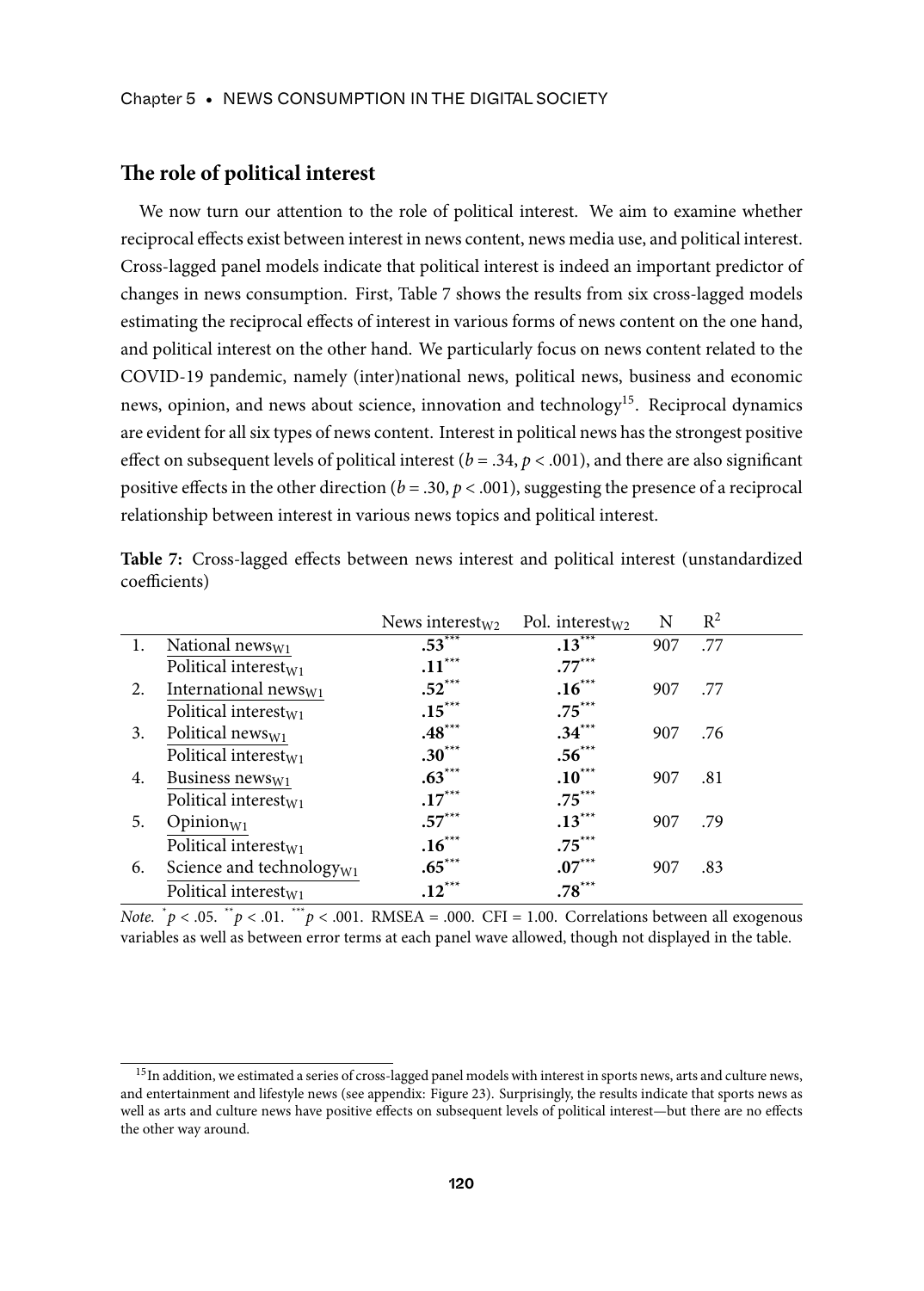5

Second, Table 8 shows the results from thirteen cross-lagged models estimating the reciprocal effects of traditional as well as online news outlets on the one hand, and political interest on the other hand. Here the evidence for reciprocal effects is less striking. Reciprocal effects are evident predominantly with traditional news outlets. Watching current affairs shows as well as watching talk shows, and reading quality newspapers have positive effects on subsequent levels of political interest, and there are also significant positive effects in the other direction, suggesting the presence of a reciprocal relationship for each of these forms of news media use. Watching television news has a positive effect on political interest ( $b = .03$ ,  $p = .006$ )—but there is no significant effect the other way around, indicating media effects rather than selection effects. We did not find any effects for reading tabloid news and listening to radio news. A second important finding from Table 8 relates to mixed results for online news use. We only found a reciprocal relationship for visiting non-mainstream news websites and using mobile news apps, indicating positive effects on subsequent levels of political interest as well as the other way around. We found media effects—from news media use to political interest—for visiting online-only news websites ( $b = .04$ ,  $p = .01$ )—but no evidence of selection effects. A selection effect—from political interest to news media use—is found for visiting online news websites ( $b = .09$ ,  $p = .05$ ). We did not find any effects for visiting opinion news websites, using social media or instant messaging for news.

Taken together, the results suggest that there are some differences between traditional news use on the one hand, and online news use on the other hand, in terms of reciprocal relationships. It is worth noting that there is a certain degree of overlap in news use (e.g., in April 2020; see appendix: Table 19). Citizens frequently combine traditional news outlets–those who frequently listen to the radio are also watching television news (Pearson's  $r = .21$ , watching current affairs shows ( $r = .23$ ), and watching talk shows ( $r = .23$ ). A comparable pattern can be found for online news outlets–citizens who frequently use instant messaging apps for news are also more likely to visit non-mainstream news websites  $(r = .24)$ , visit opinion news websites  $(r = .22)$ , use social media  $(r = .41)$ , and use mobile news apps  $(r=.26)$ .

Finally, the results in Table 7 and Table 8 indicate that political interest remains rather robust over time, and is consistently higher than all forms of news media content and news media use (as reflected by the stability coefficients).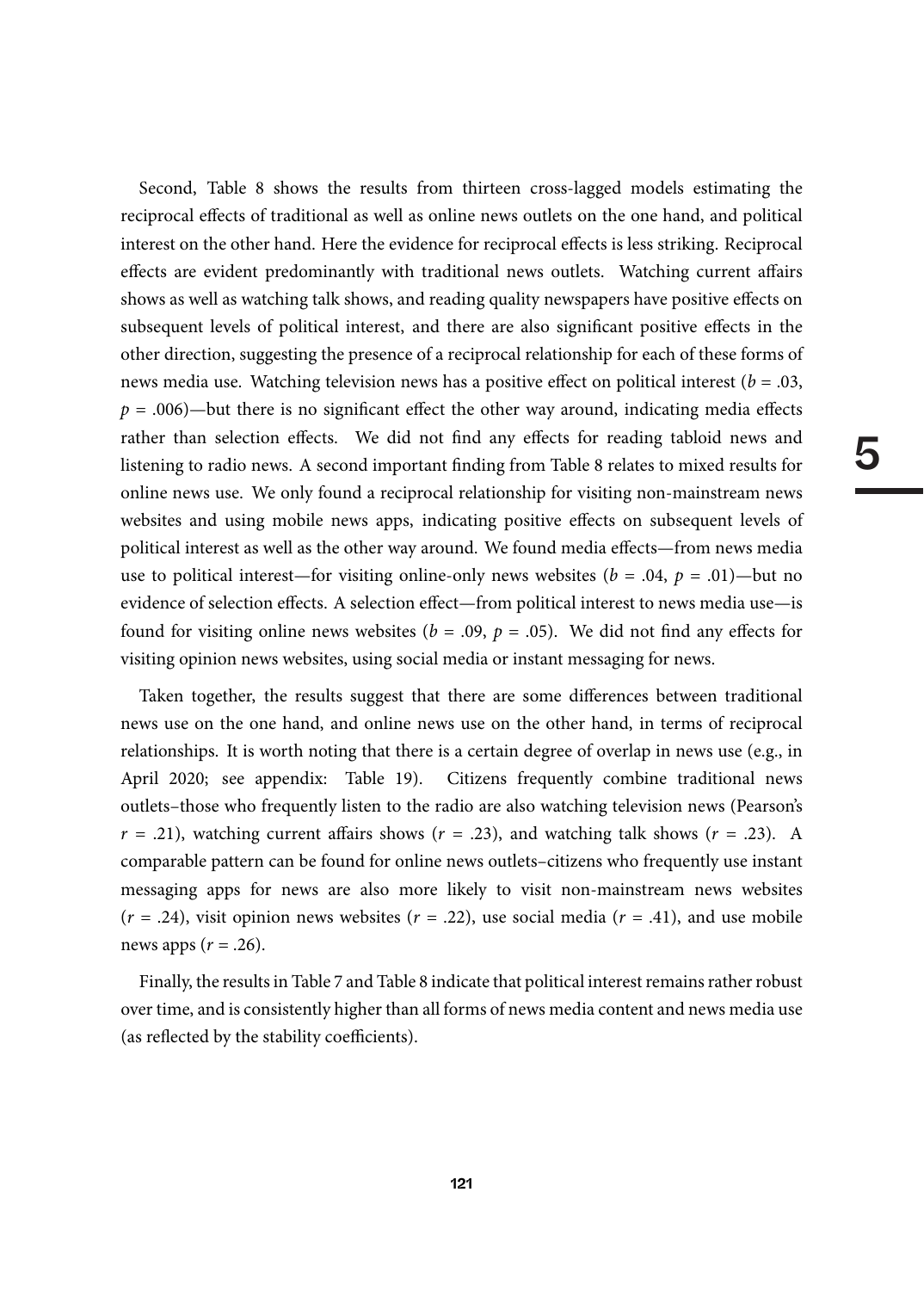|     |                                    | News use <sub>W2</sub> | Pol. interest <sub>W2</sub> | N   | $R^2$ |
|-----|------------------------------------|------------------------|-----------------------------|-----|-------|
| 1.  | Television news <sub>W1</sub>      | $.71***$               | $.03***$                    | 907 | .83   |
|     | Political interest <sub>W1</sub>   | .05                    | $.79***$                    |     |       |
| 2.  | Current affairs shows $w_1$        | $.73***$               | $\boldsymbol{.04}^{**}$     | 907 | .83   |
|     | Political interest <sub>W1</sub>   | $\mathbf{.11}^{**}$    | $.79***$                    |     |       |
| 3.  | Talk shows <sub>W1</sub>           | $.78***$               | $.06***$                    | 907 | .84   |
|     | Political interest $w_1$           | $.07^*$                | $.78***$                    |     |       |
| 4.  | Quality newspapers <sub>W1</sub>   | $.69***$               | $.05***$                    | 907 | .82   |
|     | Political interest <sub>W1</sub>   | $.12***$               | $.79***$                    |     |       |
| 5.  | Tabloid newspapers $w_1$           | $.69***$               | .004                        | 907 | .82   |
|     | Political interest <sub>W1</sub>   | $.08\,$                | $.81***$                    |     |       |
| 6.  | Radio news <sub>W1</sub>           | $.63***$               | .02                         | 907 | .83   |
|     | Political interest <sub>W1</sub>   | .05                    | $.80***$                    |     |       |
| 7.  | Online-only news websites $w_1$    | $.64***$               | $.04***$                    | 907 | .79   |
|     | Political interest <sub>W1</sub>   | .04                    | $.79***$                    |     |       |
| 8.  | Online news websites $w_1$         | $.67***$               | .02                         | 907 | .81   |
|     | Political interest $w_1$           | $.09^*$                | $.80***$                    |     |       |
| 9.  | Non-mainstream news websites $w_1$ | $.50***$               | $.05^*$                     | 907 | .76   |
|     | Political interest $w_1$           | $.11***$               | $.80***$                    |     |       |
| 10. | Opinion news websites $w_1$        | $.61***$               | $-.02$                      | 907 | .78   |
|     | Political interest <sub>W1</sub>   | .04                    | $.81***$                    |     |       |
| 11. | Social media <sub>W1</sub>         | $.59***$               | $-.01$                      | 907 | .79   |
|     | Political interest <sub>W1</sub>   | $-.03$                 | $.81***$                    |     |       |
| 12. | Mobile news apps <sub>W1</sub>     | $.65***$               | $.04***$                    | 907 | .81   |
|     | Political interest <sub>W1</sub>   | $.15***$               | $.79***$                    |     |       |
| 13. | Instant messaging <sub>W1</sub>    | $.48***$               | .01                         | 907 | .74   |
|     | Political interest $w_1$           | .01                    | $.81***$                    |     |       |

**Table 8:** Cross-lagged effects between news use and political interest (unstandardized coefficients)

Note.  $\phi > 0.05$ .  $\phi > 0.01$ .  $\phi > 0.01$ . RMSEA = .000. CFI = 1.00. Correlations between all exogenous variables as well as between error terms at each panel wave allowed, though not displayed in the table.

#### **The role of news media trust**

Next, we turn our attention to news media trust. As shown in Table 6, citizens rate news organizations (e.g., broadcasters, newspapers) as rather trustworthy sources of information, particularly during the COVID-19 pandemic. Trust in news received from others, however, decreased on average from 4.20 (December 2019) to 4.06 (April 2020). We estimate cross-lagged panel models using structural equation modeling to analyze the causal and reciprocal effects between news media use and news media trust. The results are presented in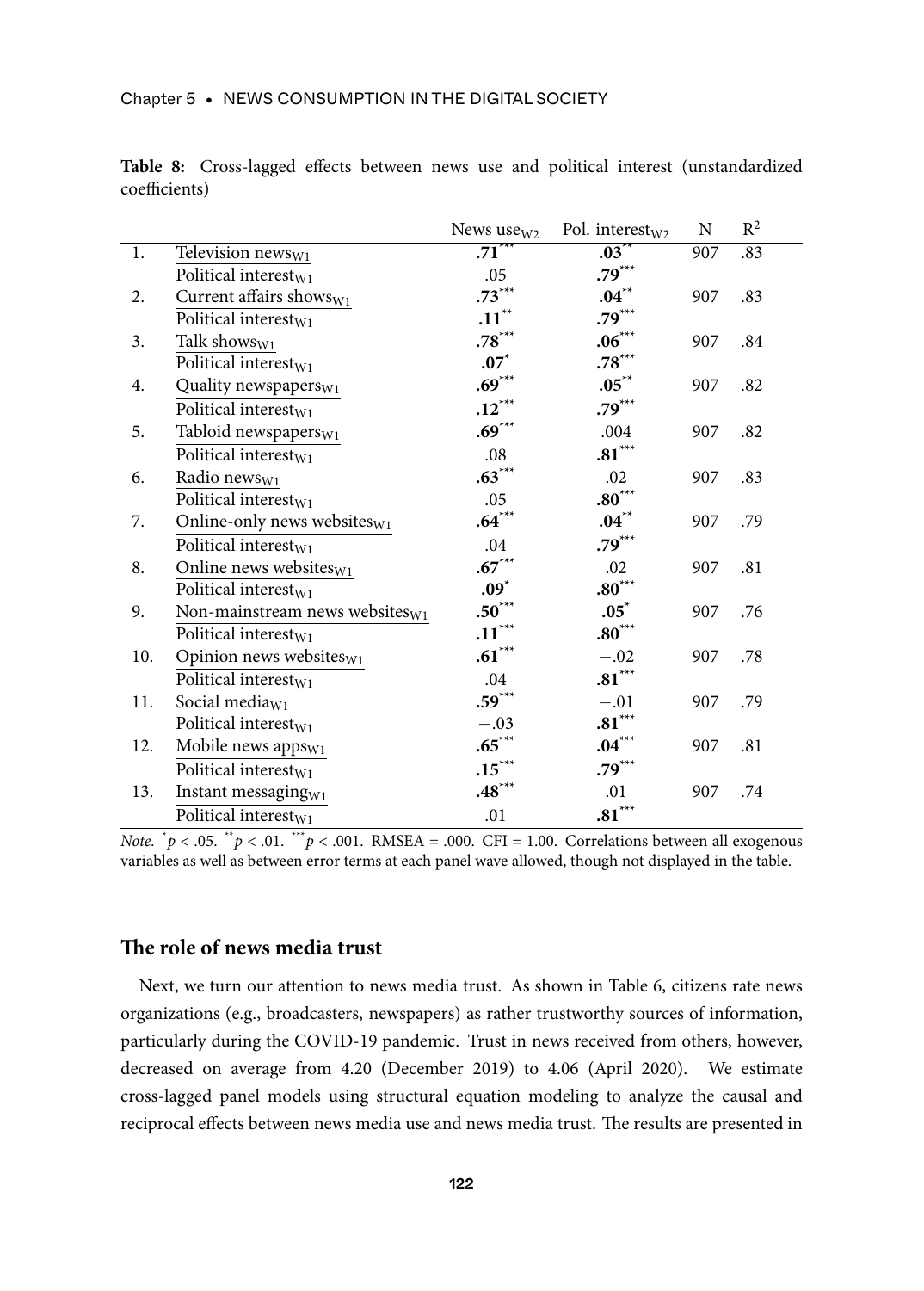Table 9. Interestingly, reciprocal effects are evident only with respect to social media and non-mainstream news websites. Each of these forms of news media use has a positive effect on subsequent levels of news media trust, and there are also significant positive effects in the other direction, suggesting the presence of a reciprocal relationship. Effects from news media use to news media trust are found for quality newspapers ( $b = .04$ ,  $p = .010$ ), tabloid newspapers ( $b = .02$ ,  $p = .050$ ), radio news ( $b = .03$ ,  $p = .010$ ), and online news ( $b = .03$ ,  $p = .003$ ). Not surprisingly, the results indicate significant differences between public and commercial broadcasting. Though we did not find any significant effects between television news, current affairs shows, or talk shows, and trust in commercial broadcasting, we found some effects for trust in public broadcasting. First, watching talk shows has a positive effect on subsequent levels of trust in public broadcasting ( $b = .04$ ,  $p = .008$ ), and there are also significant positive effects in the other direction ( $b = .11$ ,  $p = .013$ ), suggesting the presence of a reciprocal relationship between watching talk shows and trust in public broadcasting. We also found an effect of television news on trust in public broadcasting  $(b = .03, p = .014)$ .

Interestingly, as shown in Table 9 there appears to be a significant degree of overlap in news media trust. Citizens who trust radio news are also more likely to trust public broadcasting (Pearson's  $r = .74$ ), commercial broadcasting ( $r = .59$ ), and newspapers ( $r = .70$ ). We also found that citizens who trust social media, are also more likely to trust non-mainstream websites  $(r = .49)$ , and news received from friends and/or family  $(r = .37)$ . It is also worth noting that the stability coefficients of trust in traditional news outlets, such as television news, newspapers, and radio news, are higher compared to online news outlets (e.g., online news, social media, instant messaging).

Next, we aim to further examine using social media and visiting non-mainstream news websites. Not only because they indicate reciprocal effects with news media trust, but also because such platforms could play an important role in facilitating the spread of mis- and disinformation. We estimated a series of cross-lagged panel models to understand the reciprocal effects between news media trust and news use. Trust in non-mainstream news websites has a positive effect on subsequent levels of social media use for news ( $b = .11$ ,  $p < .01$ ), and there are also significant positive effects in the other direction ( $b = .06$ ,  $p < .01$ ). We also found that trust in social media has a positive effect on subsequent levels of visiting non-mainstream news websites ( $b = .18$ ,  $p < .01$ ), and there are also significant positive effects in the other direction ( $b = .05$ ,  $p < .01$ ).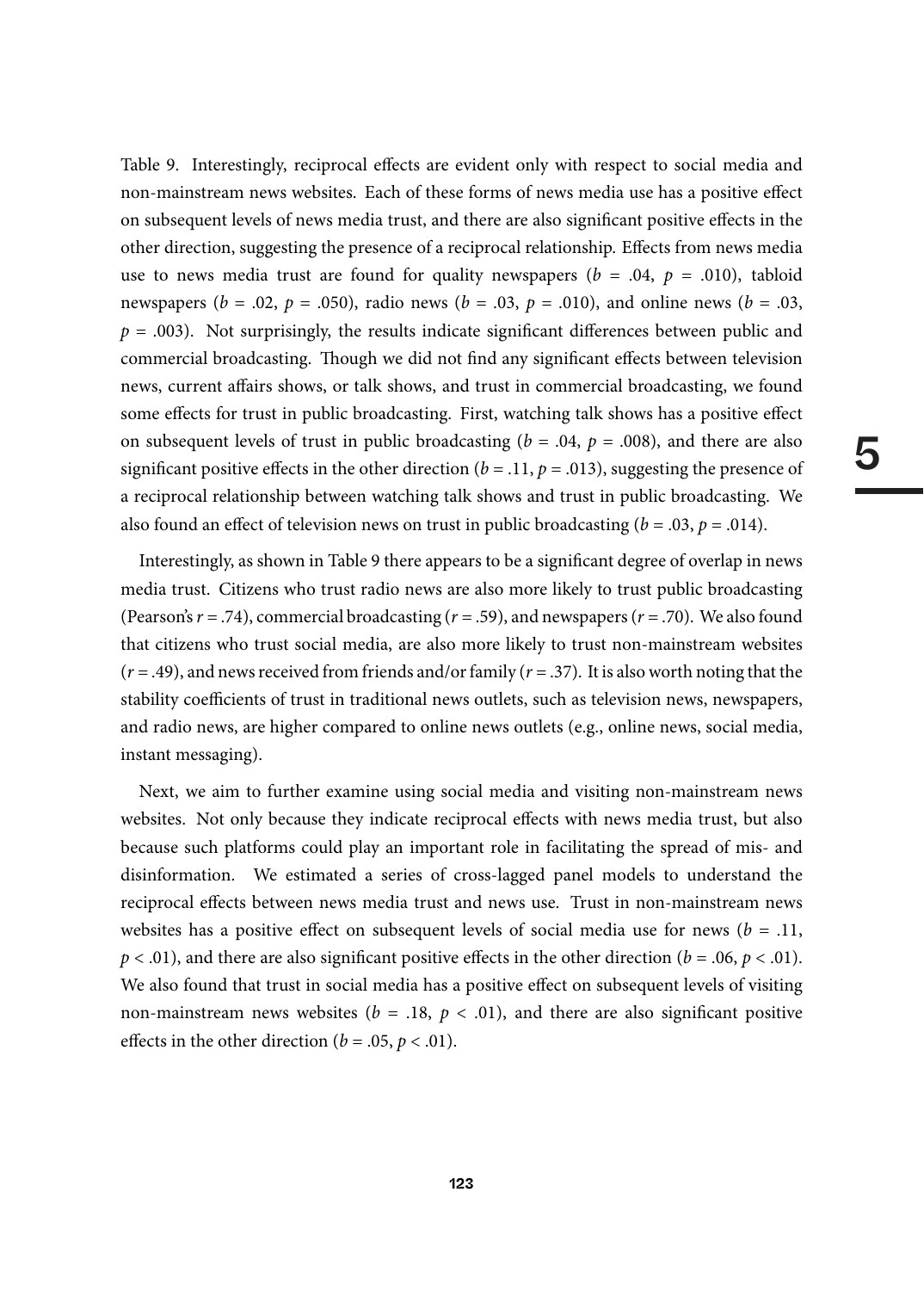|     |                                            | News use $w_2$ | $Trust_{W2}$ | N   | $R^2$ |  |
|-----|--------------------------------------------|----------------|--------------|-----|-------|--|
| 1.  | Television $news_{W1}$                     | $.71***$       | .02          | 907 | .77   |  |
|     | Trust in broadcasting $w_1$                | .06            | $.65***$     |     |       |  |
| 2.  | Current affairs shows $w_1$                | $.75***$       | .01          | 907 | .72   |  |
|     | Trust in broadcasting <sub>W1</sub>        | .09            | $.65***$     |     |       |  |
| 3.  | Talk shows $w_1$                           | $.79***$       | .02          | 907 | .72   |  |
|     | Trust in broadcasting <sub>W1</sub>        | $.11^*$        | $.64***$     |     |       |  |
| 4.  | Quality newspapers <sub>W1</sub>           | $.71***$       | $.04^*$      | 907 | .70   |  |
|     | Trust in newspapers $w_1$                  | .05            | $.60***$     |     |       |  |
| 5.  | Tabloid newspapers <sub>W1</sub>           | $.69***$       | $.02^*$      | 907 | .82   |  |
|     | Trust in newspapers $w_1$                  | .10            | $.61***$     |     |       |  |
| 6.  | Radio news <sub>W1</sub>                   | $.62***$       | $.03***$     | 907 | .64   |  |
|     | Trust in radio news <sub>W1</sub>          | .09            | $.62***$     |     |       |  |
| 7.  | Online news websites $w_1$                 | $.63***$       | $.03***$     | 907 | .59   |  |
|     | Trust in online news $w_1$                 | .07            | $.56***$     |     |       |  |
| 8.  | Non-mainstream news websites $w_1$         | $.51***$       | $.10***$     | 907 | .39   |  |
|     | Trust in non-mainstream news <sub>W1</sub> | $.09***$       | $.42***$     |     |       |  |
| 9.  | Social media $w_1$                         | $.54***$       | $.03^*$      | 907 | .51   |  |
|     | Trust in social media news $w_1$           | $.29***$       | $.50***$     |     |       |  |
| 10. | Instant messaging $w_1$                    | $.47***$       | .02          | 907 | .39   |  |
|     | Trust in received news <sub>W1</sub>       | .08            | $.49***$     |     |       |  |

**Table 9:** Cross-lagged effects between news use and political interest (unstandardized coefficients)

Note.  $\phi > 0.05$ .  $\phi > 0.01$ .  $\phi > 0.01$ . RMSEA = .000. CFI = 1.00. Correlations between all exogenous variables as well as between error terms at each panel wave allowed, though not displayed in the table.

# **Discussion**

The present study has aimed at making a distinct contribution to the literature by exploring changes in news consumption during a major public health crisis. In particular, we examined which news media citizens consume, how this changes over time, and whether two important predictors of news use—political interest and news media trust—affect changes in news consumption in the early stages of the COVID-19 pandemic. We conducted a two-wave panel study in the Netherlands: A first wave in early December 2019, just before the outbreak of COVID-19 in China's Hubei province, and a second wave in April 2020, when COVID-19 had spread to the Netherlands where various measures were taken to prevent the spread of the virus. The results indicate that both traditional as well as online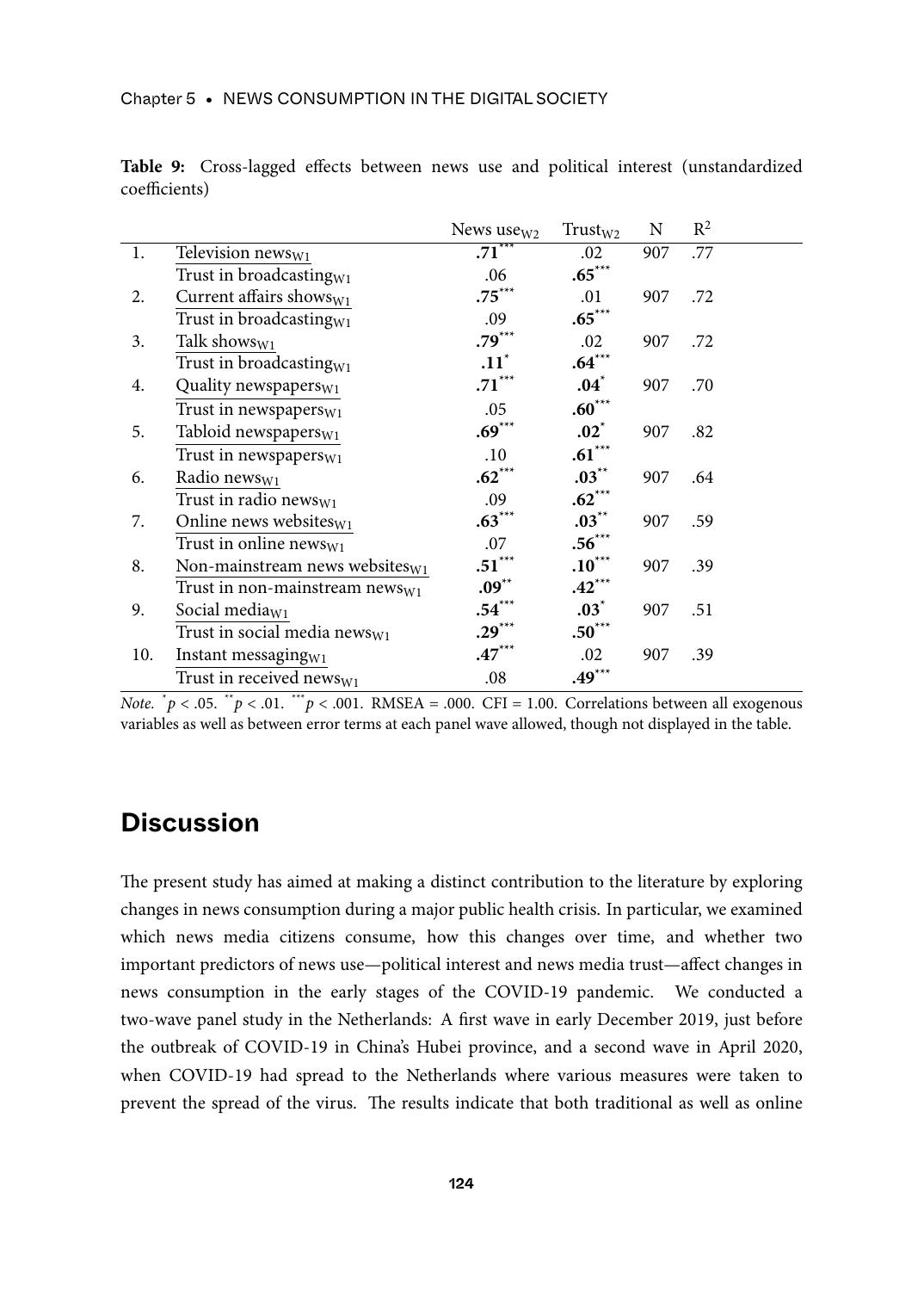news consumption increased in the early stages of the COVID-19 pandemic (in comparison to routine periods a few years ago). Our findings also revealed general but mixed support for the reciprocal dynamics between news media use, political interest, and news media trust. We will discuss our results and their implications for communication research in more detail in the next paragraphs.

While we did not explicitly test media dependency theory, our findings are in line with it (Ball-Rokeach & Defleur, 1976). During a crisis that brings instability and potentially negative changes to a society, citizens are in need of information to better understand the world around them. The higher the threat level, the more dependent people become on media, particularly mass media outlets. Our results indicate that news consumption increased in the early stages of the COVID-19 pandemic. This is in line with what media dependency theory would suggest for times of crisis. Usage of television news surpasses that of all other media forms. We used panel data collected between 2015 and 2017 to put our findings in perspective. We indeed find more changes in news use in the period between 2019 and 2020 in comparison to panel waves in 2015, 2016, and 2017. This is in line with prior research on public crisis situations, such as the September 11 terrorist attacks (Lowrey, 2004), the 2003 SARS epidemic in China (Tai & Sun, 2007), as well as the COVID-19 pandemic in particular (Nielsen et al., 2020). Citizens may use different types of news media for different reasons; traditional mass media outlets are better at providing information to help citizens understand the world around them, whereas social media and instant messaging apps offer the opportunity to share and discuss the latest developments. Yet, one can argue that news use increased in the early stages of the pandemic, not only because of a higher threat level (Ball-Rokeach & Defleur, 1976), but also because being forced to stay at home as well as feelings of boredom and loneliness may have led to increased news use (Léger et al., 2020).

We also aim to understand whether political interest and news media trust serve as a possible link between media dependency and news media use during times of crisis by examining their reciprocal dynamics. First, we extend previous knowledge by examining the relationship between political interest and interest in news content. The findings clearly suggest a reciprocal effect for various news topics. The effects are particularly strong with respect to interest in political news. Political interest has a positive causal impact on interest in political news, and interest in political news has a positive causal impact on political interest. Besides, for many years, scholars have raised their concerns as consuming entertainment news might lead to opposite effects by negatively influencing political interest (Prior, 2007). Although our regression analyses indicate that interest in entertainment and lifestyle news decreases political interest, we did not find any evidence for changes over time.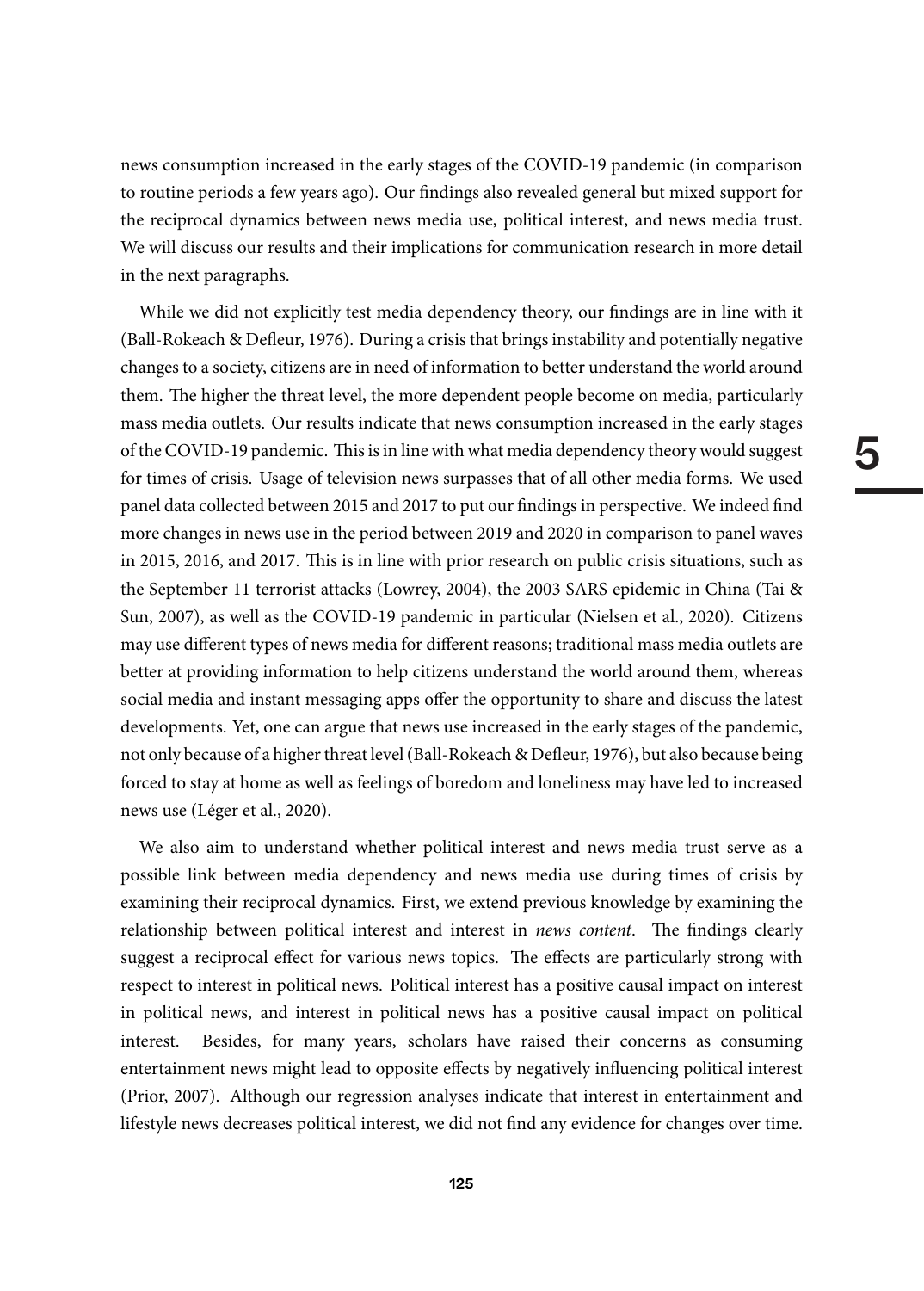The effects were generally positive. In other words, we did not find any support for 'media malaise'—suggesting media have negative democratic influences (Strömbäck & Shehata, 2010).

Second, we examine the relationship between political interest and news use across a wide variety of traditional as well as online news outlets—as called for by Kruikemeier and Shehata (2017). By distinguishing between *media effects* and *selection effects* we aim to understand whether there are reciprocal influences between political interest and news media use (Slater, 2007). We find some reciprocal relationships between political interest and news media use, but also differences across media types. The findings reveal several instances of reciprocal effects, particularly for traditional news media outlets (e.g., watching current affairs shows, reading quality newspapers). According to Strömbäck and Shehata (2010) the relationship between news media exposure and political interest depends on political content. Exposure to news outlets that report extensively on political and societal issues primes citizens' political interest. Contrarily, Kruikemeier and Shehata (2017), found that political interest is primarily related to television and online news media use. Compared to research by Kruikemeier and Shehata (2017), this study was conducted in Netherlands, with different time lags between panel waves, and based on a sample of the general population. More importantly, we conducted our study in the early stages of the COVID-19 pandemic. More research is certainly needed to explore these relationships further. Furthermore, it is noteworthy that, in line with earlier work (Kruikemeier & Shehata, 2017), we found stronger selection effects than media effects when examining specific forms of news media use. In line with the work of Prior (2007), political interest turned out to be very stable. This indicates that citizens who are interested in politics are more likely to consume news, but this type of media use does little to further promote interest.

The story is somewhat different for news media trust. In line with Strömbäck and Shehata (2019), also comparing public service and commercial television, our findings suggest that public broadcasting makes a difference. More specifically, our results reveal that there is a reciprocal relationship between trust in public broadcasting and watching television, but not for trust in commercial broadcasting. Public broadcasting television tend to provide more hard news (Reinemann et al., 2016), leading those who are politically interested to watch public service television rather than commercial television. Public service television also has a strong reputation as a reliable source for political and public issues, which, in turn, can have a stronger impact on political interest than watching commercial television (Strömbäck & Shehata, 2019). It is also worth noting that this study was conducted in the Netherlands, a country with comparatively strong public service broadcasting institutions.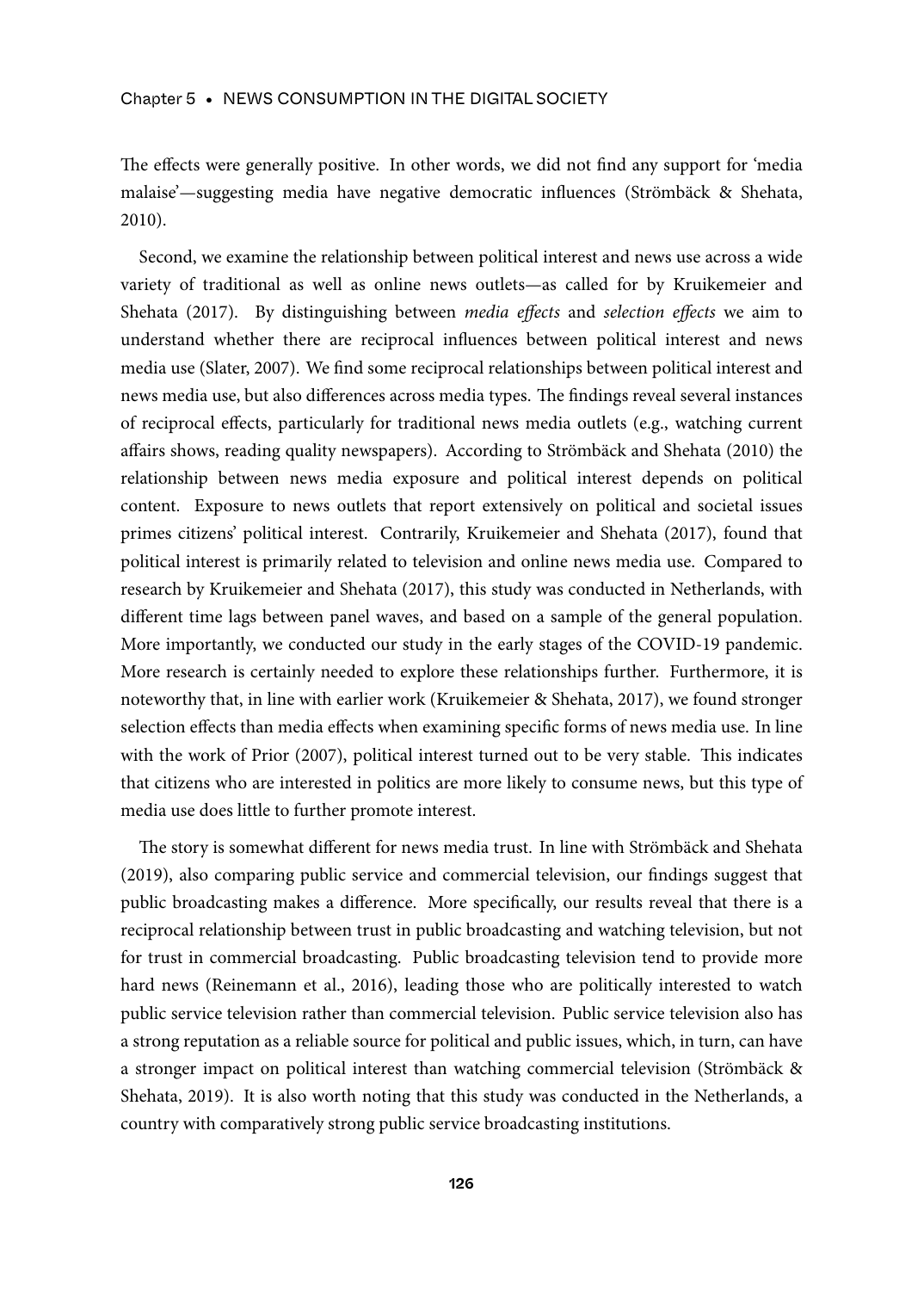5

Our findings reveal instances of reciprocal effects for visiting non-mainstream news websites and using social media. The discussion about mis- and disinformation online is focused around non-mainstream outlets, and particularly social media news use. Since (mis)information about the COVID-19 pandemic can be overwhelming it is important to elaborate on these findings. It has been argued before that during a major public health crisis, citizens may increasingly rely on online and social media to share and discuss news. We found a reciprocal effect between trust in non-mainstream news and visiting non-mainstream news websites. We also found a reciprocal effect between trust in social media and using social media for news. On the one hand, it can be argued that those who trust such online platforms—because they offer an alternative view—prefer to use such platforms precisely because they provide quick access to a range of views and perspectives. On the other hand, their audiences might learn that the same event can be presented in many different ways. As a result, they might become more aware of the manipulative power of news and thus more skeptical toward journalism (Tsfati, 2010).

Besides, there is a reciprocal relationship between using social media for news and trust in social media. We also found a reciprocal effect between trust in non-mainstream news and using social media for news. According to Q. Chen et al. (2020), social media, due to their openness and participatory nature, offer important advantages in delivering interactive communication between, for example, governments and citizens during the COVID-19 pandemic. Citizens feel more concerned, valued, and recognized and feel a greater sense of belonging to governments as well as their social networks when public participation is embedded into political activities, such as public policy discussions. Yet, social media allow citizens to by-pass traditional media outlets, provide channels for attacks on the news media, and facilitate the spread of mis- and disinformation (Brennen et al., 2020). Although the relationship between use of and trust in these different types of communication channels may be more complicated than a negative (or positive) linear relationship, future research, possibly using mixed methods, needs to disentangle these relationships in greater detail.

Although this study has provided a set of findings to understand the relationship between political interest, news media trust, and news media use, a few shortcomings should be noted. First, despite being very common, measuring news consumption based on respondents' selfreported answers is not optimal, due to the fact that they over-report their news exposure (Prior, 2009). Although panel data with two waves significantly advances our ability to make causal claims by allowing analyses over time, they do not solve the problem of causality. Crosslagged panel models are based on specific assumptions regarding the time lags between cause and effect (Finkel, 2008). Although panel studies are stronger in terms of external validity than